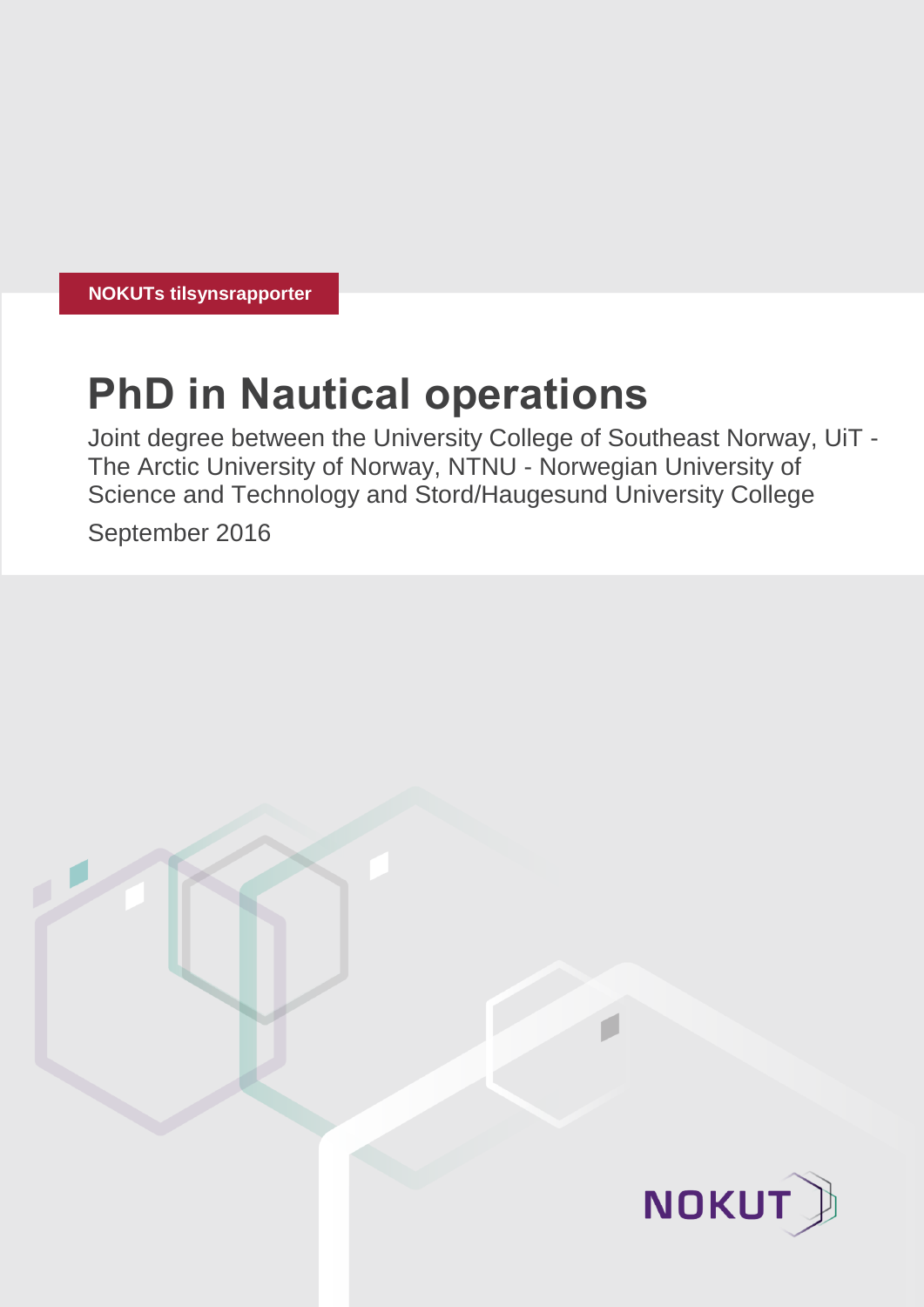NOKUT (Norwegian Agency for Quality Assurance in Education) is the controlling authority for educational activity at all Norwegian higher educational institutions. This is achieved, among other, through accreditation of new study programs. Institutions that provide higher education have different authorization to create new study programs. If an institution want to create a provision outside of its field of authorization, it must apply to NOKUT for accreditation.

| <b>Institutions:</b>              | University College of Southeast Norway, UiT - The Arctic University of<br>Norway, NTNU - Norwegian University of Science and Technology and<br>Stord/Haugesund University College                                        |
|-----------------------------------|--------------------------------------------------------------------------------------------------------------------------------------------------------------------------------------------------------------------------|
| Name of educational<br>provision: | PhD in Nautical Operations- joint degree                                                                                                                                                                                 |
| Degree/Studiepoeng<br>(ECTS):     | 180                                                                                                                                                                                                                      |
| <b>Expert Committee:</b>          | Professor Lennart Josefson, Chalmers University College<br>Professor Pentti Kujala, Aalto University<br>Associate Professor Alyne Delaney, Aalborg University<br>PhD candidate Sondre Sanden Tørdal, University of Agder |
| Dato of decision:                 | 07.09.2016                                                                                                                                                                                                               |
| <b>NOKUT Archive Number</b>       | 16/00028                                                                                                                                                                                                                 |

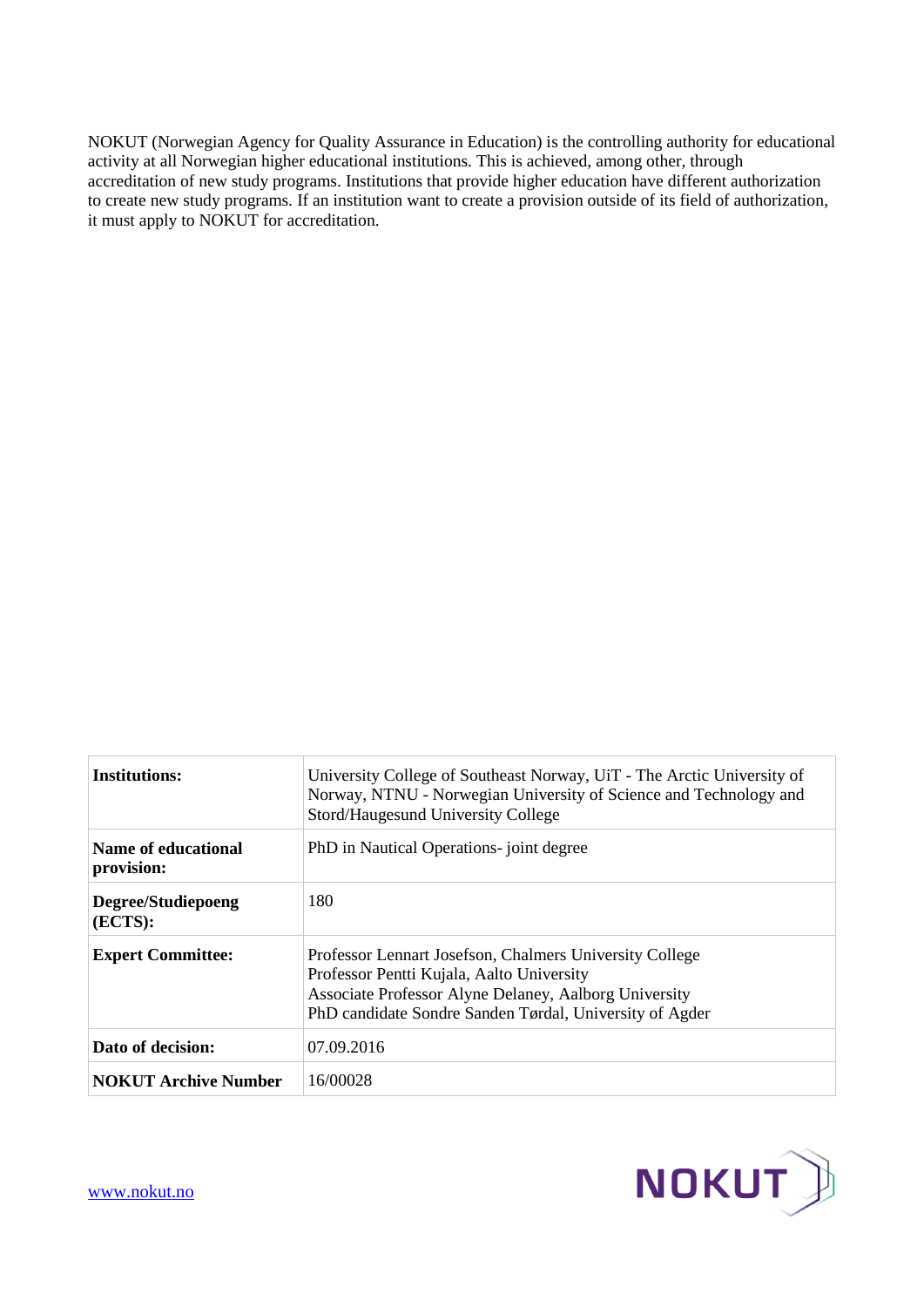# **Introduction**

The external quality assurance performed by NOKUT consists of evaluating the institution's quality assurance systems, accreditation of new provisions and revision of accredited provisions. Universities and university colleges have different self-accrediting powers. For an institution without selfaccrediting powers to establish a provision in a certain cycle an application must be made to NOKUT.

Hereby NOKUT presents the accreditation report of a PhD program in Nautical Operations - Joint degree. The expert evaluation in this report is part of the accreditation process following the joint application for accreditation of PhD-program of Nautical Operations from four institutions, submitted before the application deadline on November  $1<sup>st</sup>$  2015. This report clearly indicates the extensive evaluation performed to ensure the educational quality of the planned educational provision.

PhD-program in Nautical Operations at the University College of Southeast Norway, UiT - The Arctic University of Norway, NTNU - Norwegian University of Science and Technology and Stord/Haugesund University College fulfils NOKUT's conditions for accreditation and is accredited by resolution of  $7<sup>th</sup>$  September 2016.

This decision does not have limited validity in time. NOKUT will however make a subsequent supervision of the educational provision within three years.

Terje Mørland

TejeMatent

Director General

Information on accreditation of educational provisions (in Norwegian):

[http://www.nokut.no/no/Universitet-og-hoyskoler/Kvalitetssikring-og--utvikling/Akkreditering-av](http://www.nokut.no/no/Universitet-og-hoyskoler/Kvalitetssikring-og--utvikling/Akkreditering-av-nye-studietilbud/)[nye-studietilbud/](http://www.nokut.no/no/Universitet-og-hoyskoler/Kvalitetssikring-og--utvikling/Akkreditering-av-nye-studietilbud/)

[http://www.nokut.no/no/Norsk-utdanning/Universitet-og-hogskole/Akkreditering-av](http://www.nokut.no/no/Norsk-utdanning/Universitet-og-hogskole/Akkreditering-av-studietilbod/Korleis-sokje-akkreditering/)[studietilbod/Korleis-sokje-akkreditering/](http://www.nokut.no/no/Norsk-utdanning/Universitet-og-hogskole/Akkreditering-av-studietilbod/Korleis-sokje-akkreditering/)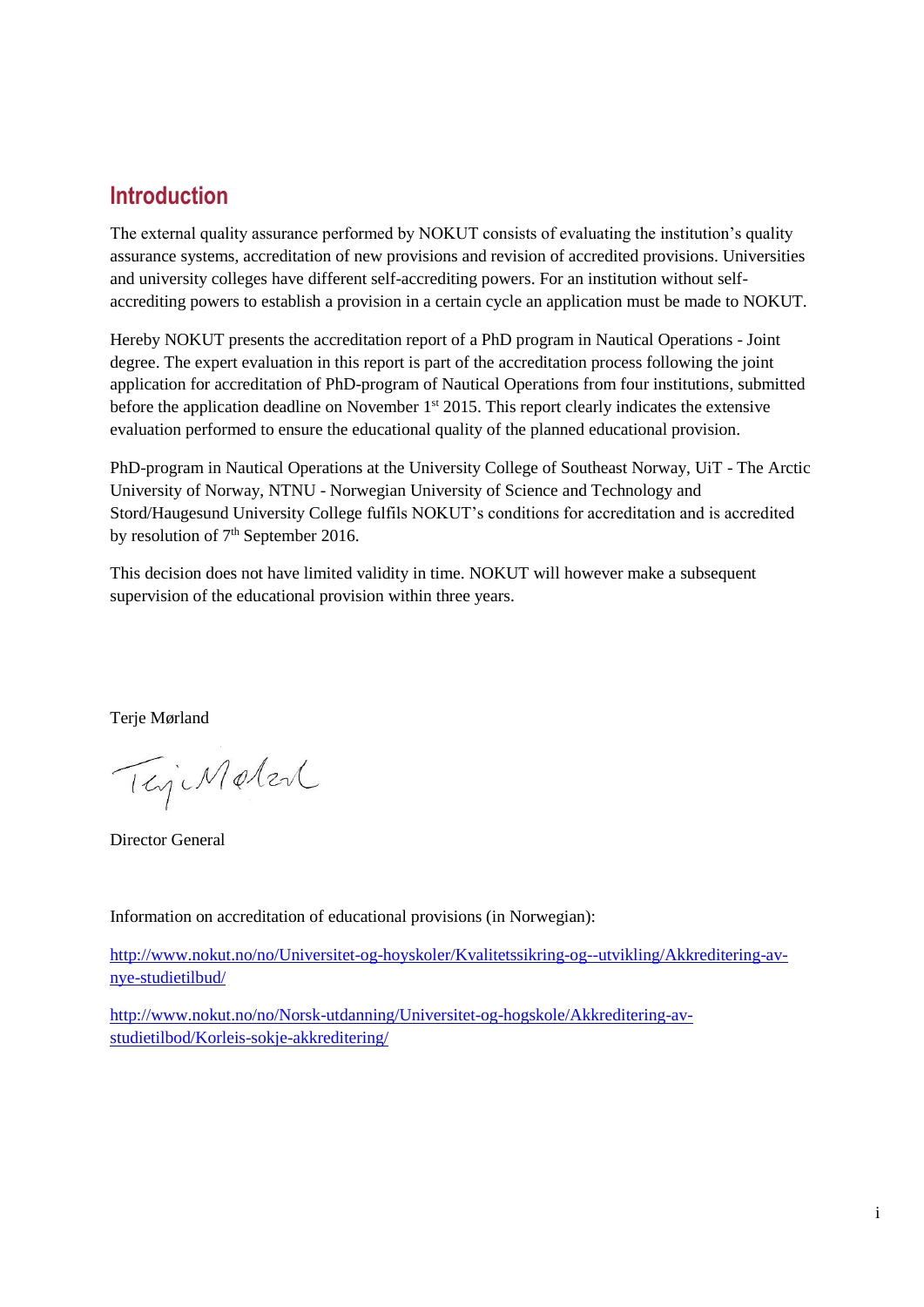# **Contents**

| $\mathbf{1}$            |     |                                                                     |  |  |  |
|-------------------------|-----|---------------------------------------------------------------------|--|--|--|
| 2                       |     |                                                                     |  |  |  |
| 3                       |     |                                                                     |  |  |  |
| 3.1                     |     |                                                                     |  |  |  |
| 3.2                     |     |                                                                     |  |  |  |
| 3.3                     |     |                                                                     |  |  |  |
|                         | 3.4 |                                                                     |  |  |  |
| $\overline{\mathbf{4}}$ |     |                                                                     |  |  |  |
| 5                       |     |                                                                     |  |  |  |
| 3.3.2                   |     |                                                                     |  |  |  |
| 3.3.3                   |     |                                                                     |  |  |  |
| 3.4.1                   |     | The composition, size and competence of the academic environment 23 |  |  |  |
| 3.4.4                   |     |                                                                     |  |  |  |
| 3.2.1                   |     |                                                                     |  |  |  |
| 3.4.2                   |     |                                                                     |  |  |  |
| 3.4.3                   |     |                                                                     |  |  |  |
| 6                       |     |                                                                     |  |  |  |
|                         | 6.1 |                                                                     |  |  |  |
|                         | 6.2 |                                                                     |  |  |  |
| 7                       |     |                                                                     |  |  |  |
| 8                       |     |                                                                     |  |  |  |
| 9                       |     |                                                                     |  |  |  |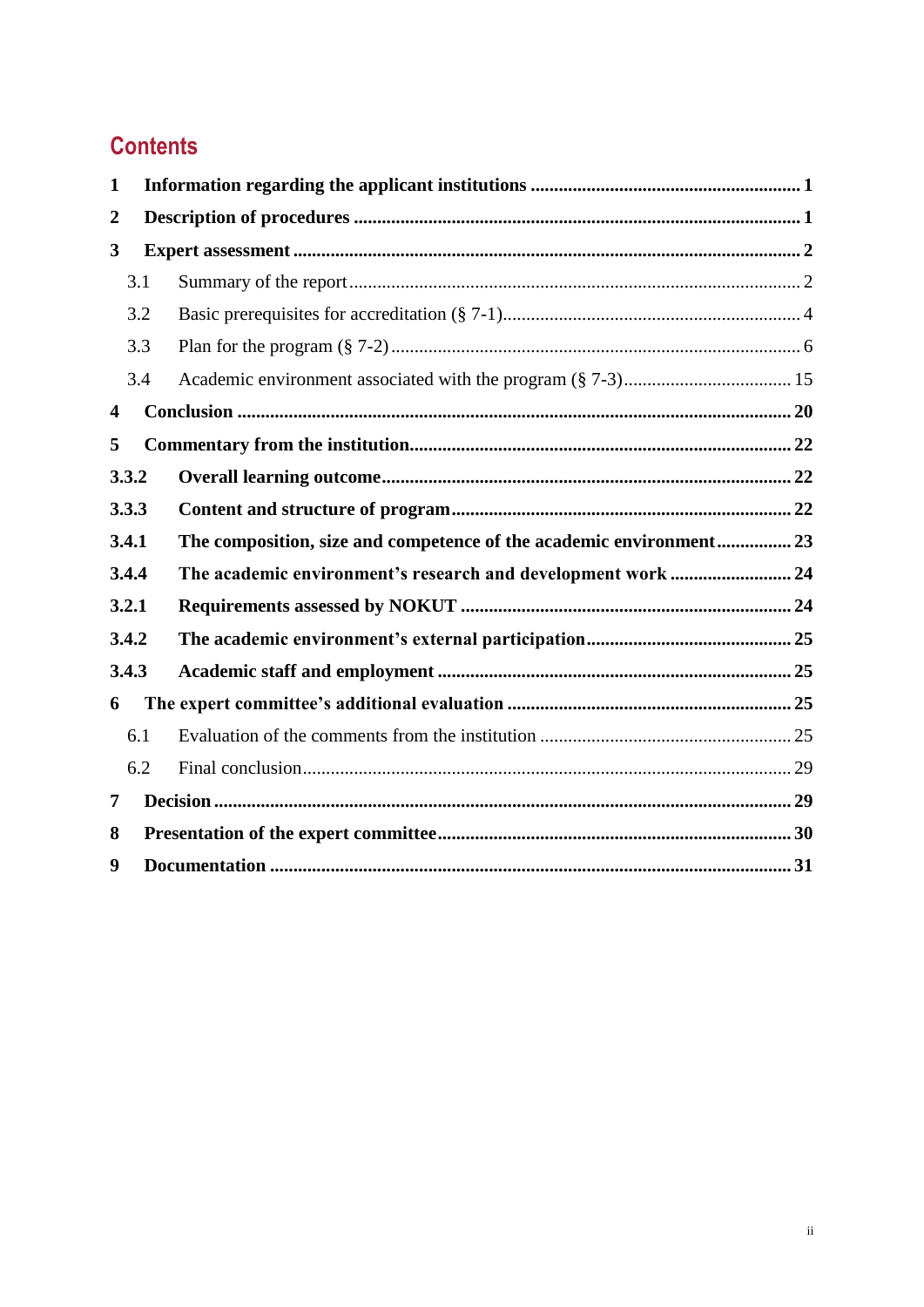# <span id="page-4-0"></span>**1 Information regarding the applicant institutions**

This is an application for a joint degree program from four institutions: The University College of Southeast Norway/HSN (previously HBV), UiT – The Arctic University of Norway (UiT), The Norwegian University of Science and Technology/NTNU (previously Ålesund University College), and the University College of Stord/Haugesund (HSH). As accredited university colleges, HSN and HSH do not have power of self-accreditation for educational provisions in the third cycle. UiT and NTNU as universities have self-accreditation rights and are therefore not official applicants to NOKUT. NOKUT only accredits HSN and HSH's part of the program. However UiT and NTNU have participated both in the development of the application and during the accreditation process for a joint degree.

All institutions have quality assurance systems that have previously been evaluated and approved by  $NOKUT^1$ .

The institutions applied for accreditation of a PhD program in Nautical Operations - Joint degree (180 ECTS) by the application deadline of November  $1<sup>st</sup> 2015$ .

### **The description of the program and the applicant's justification for the application**

Norway has long traditions in seafaring, and maritime knowledge and expertise have been - and are important for the nation. The ship´s officer education has existed since the mid-1800s, and is offered in both the higher education and the vocational education sectors.

In recent times, the maritime operational complexity has increased, partly as a result of petroleum sector activities. Examples include anchor handling, towed cable systems, positioning of vessels in close proximity to other installations, offshore loading, diving operations and the use of underwater vehicles. This calls for a strong interaction between people, technology and organizations. The ship´s officer education is a cornerstone of Norwegian maritime operational expertise, but the implementation of complex nautical operations requires a multidisciplinary approach and differentiated expertise, including research competence.

The national cooperation project MARKOM2020 was established by the government in 2011 to raise maritime education to a higher level with the goal for Norway to be among the world leaders in maritime professions education. This PhD Programme realizes a key objective of these national efforts, since it is designed to recruit applicants who have an operational educational and professional background, as well as a relevant master's degree. The Programme is also suitable for other vocational education backgrounds that are relevant to nautical operations.

# <span id="page-4-1"></span>**2 Description of procedures**

l

NOKUT makes an administrative assessment to ensure that all basic conditions for accreditation are fulfilled as expressed in the Regulations concerning supervision of the educational quality in higher

 $<sup>1</sup>$  A list of previously accredited study programs at HSN and HSH can be found at NOKUTs webpage.</sup>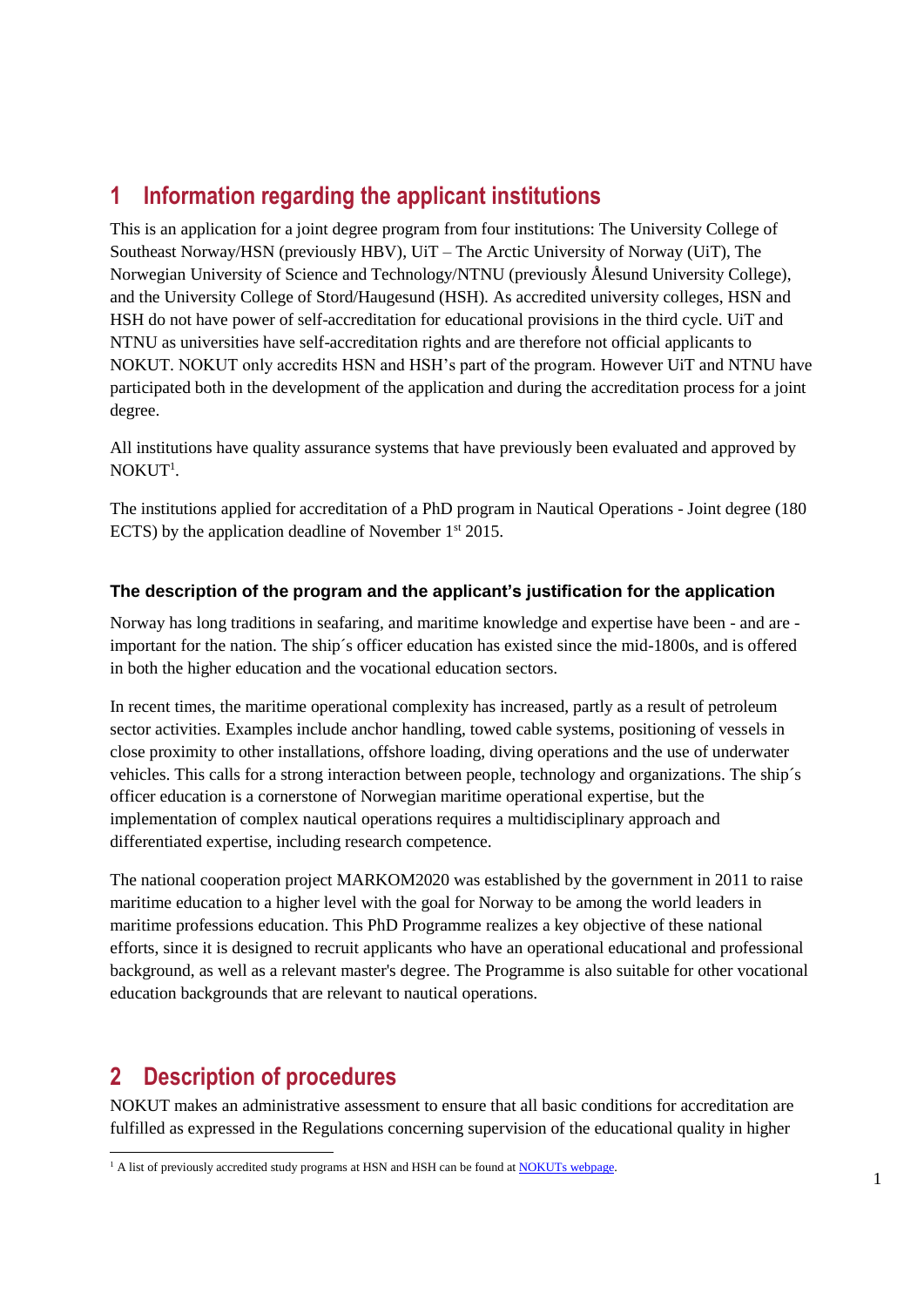education (Academic Supervision Regulations). <sup>2</sup> For applications that have been approved administratively, NOKUT appoints external experts for the evaluation of the application. The external experts have declared that they are legally competent to perform an independent evaluation, and carry out their assignment in accordance with the mandate for expert assessment passed by NOKUT's board, and in accordance with the requirements for educational quality as determined by the Academic Supervision Regulations

The expert assessment includes a visit to the institution where the following groups are interviewed: the management of the university college, master students, PhD candidates, academic management, the discipline community, administrative management and possibly employers. In addition, the committee inspects the university college's infrastructure. Based on both the written documentation and information from the interviews, the expert committee shall conclude either with a yes or no as to whether the quality of the educational provision complies with the requirements in the regulations. NOKUT also requests that the expert committee advise on further improvements of the educational provision. All criteria must be satisfactorily met before NOKUT accredits an educational provision.

If the conclusion reached by the expert committee is negative, the report is sent to the applicant institution, which is then given three weeks to comment. Thereafter NOKUT decides whether the comments should be sent to the committee for additional consideration. The committee is given two weeks to submit the revised assessment. The board of NOKUT then reaches a final decision about accreditation.

# <span id="page-5-0"></span>**3 Expert assessment**

This chapter is the expert committee's assessment. The term "we" refers to the expert committee as such.

### <span id="page-5-1"></span>*3.1 Summary of the report*

Four institutions, namely, University College of Southeast Norway (HSN), Stord/Haugesund University College (HSH), Ålesund University College (HiÅ), now merged with Norwegian University of Science and Technology (NTNU), and UiT - The Arctic University of Norway (UiT) have a joint application for a PhD program in Nautical Operations. This is a sector in which Norway has a strong position internationally, but as a research area (and area for graduate education), it is young and not well established both nationally and internationally. This may be a consequence of the applied nature of Nautical Operations and its strong connection to the corresponding professional education on the BSc-level, i.e., how to control a ship and plan operations. Therefore, to strengthen the efforts to build up research in this part of the maritime sector, the committee supports the proposal.

The proposed PhD-program covers both nautical science, i.e., seafaring, navigation and manoeuvring water-based vessels, and operations, i.e., planning, implementing and evaluating nautical operations including legislative, organizational and human factors aspects. The proposed program is based on the specific competences of the four participating institutions; specifically, for HSH, Organisational security management, fire safety and evacuation research; for UiT, Maritime operations and sensor technology; for HSN, Maritime human factors and maritime port logistics; and for HiÅ (Now NTNU),

l <sup>2</sup> <https://lovdata.no/dokument/SF/forskrift/2013-02-28-237?q=studietilsynsforskriften>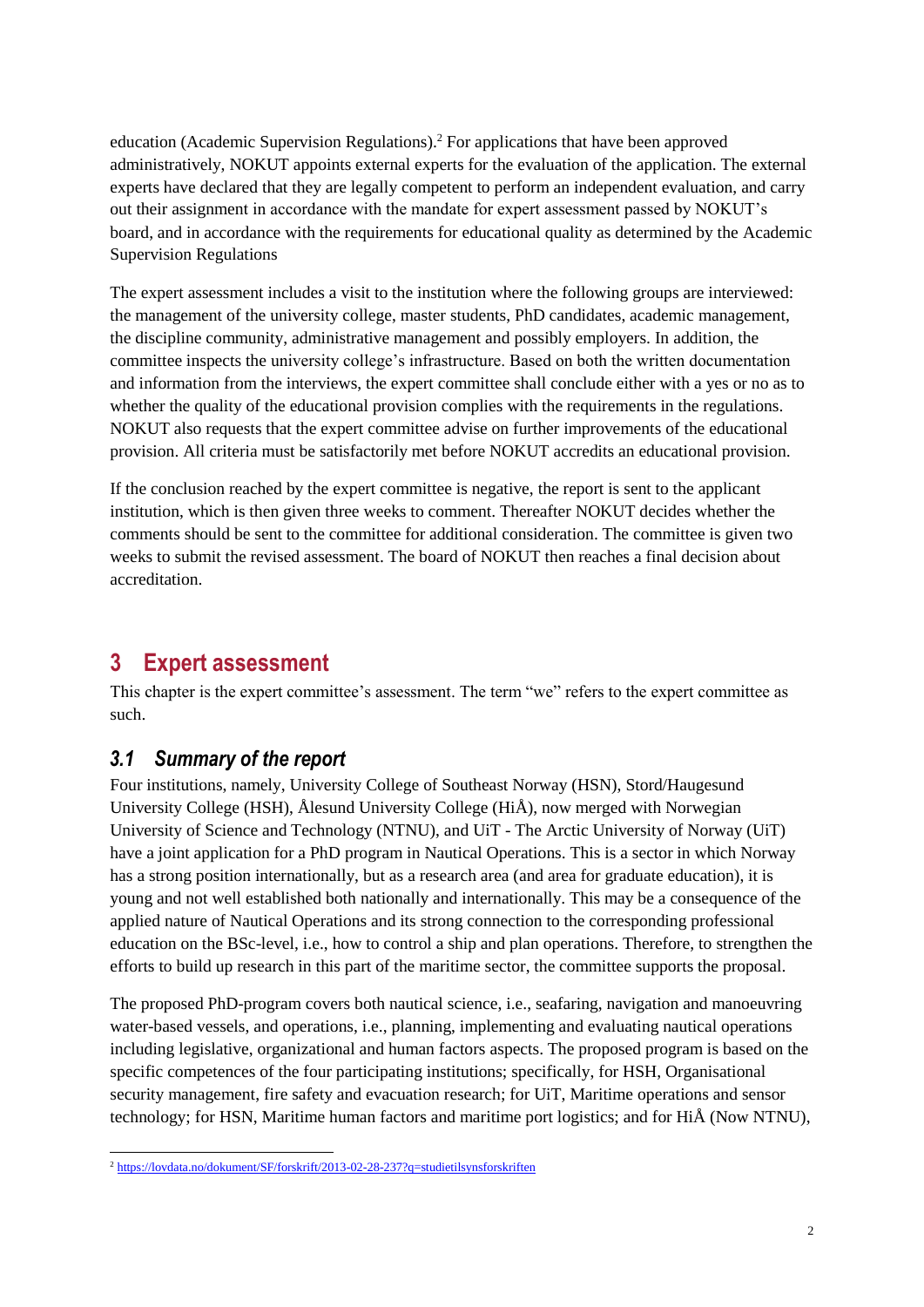Maritime design and product development. The proposed program distinguishes itself from those already established in the research field of the marine technology, nationally and internationally, as it deals with the use of technology rather than research to develop new technology. On the operational side, the proposed program borders social science, established fields of legislation, work organization, ergonomics and the human-machine interface.

The combined faculty of the participating institutions is sufficiently large according to regulations but will be small in numbers at each of the participating institutions. There are also several of the faculty that are visiting professors or adjunct professors, and thus they will be more loosely connected to the institutions. While there are some areas with demonstrably high international scientific competence, there are also several faculty members who have only recently entered into an academic career path. Thus, the scientific level may not currently be uniformly high, nevertheless, there is a strong potential to build up the scientific level where needed. The committee is also, as mentioned, aware of the fact that the area of Nautical Operations is, by its very nature, applied and not well established – this is true also from an international perspective. The committee suggests that efforts should be made to support younger researchers of the faculty. The committee also suggest that the institutions formulate an improved research vision in order to strengthen interdisciplinary research and to wisely use the addition of the four new professors mentioned in the application.

The committee found that binding international agreements regarding research collaborations exist only for HSN. The committee recommends that all institutions actively work to establish more research agreements, and also establish international student exchange agreements on the third cycle level for the four institutions.

The applicants propose a four-tiered governance system with a high-level consortium, a program board, PhD-leaders at the four institutions (and primary PhD-supervision at the home institution) and administration. This will ensure equal involvement of the participating institutions and provide a high level of quality assurance of the program.

Within the program, the course package includes a compulsory course in Maritime HTO as well as elective courses that should provide sufficient breadth in knowledge and a base for the thesis work. Efforts have been made to ensure that students will have educational contributions from all institutions along with the associated, and necessary, funding for travel. An annual conference is also included to provide mutual information and enhance the atmosphere of a joint program. In general, the committee finds that the program has potential for students to fulfil the learning outcomes required in the Norwegian PhD-system. It is also shown how different courses and the thesis project contribute to that fulfilment. However, the committee recommends that more work is put in to the Maritime HTO course to ensure that students with a social science background are provided with a better base to support continued work in the program. The committee also finds that the infrastructure and academic support are adequate, with one minor uncertainty with respect to the availability of office space. To further improve the character of a joint PhD-program, the committee suggests the use of a modern communication platform.

In summary, the four participating institutions have proposed to create a joint PhD-program incorporating a well-composed course structure and with sufficient scientific breadth to have the potential to become internationally strong. The committee assesses that some complementary actions are needed to further improve the application.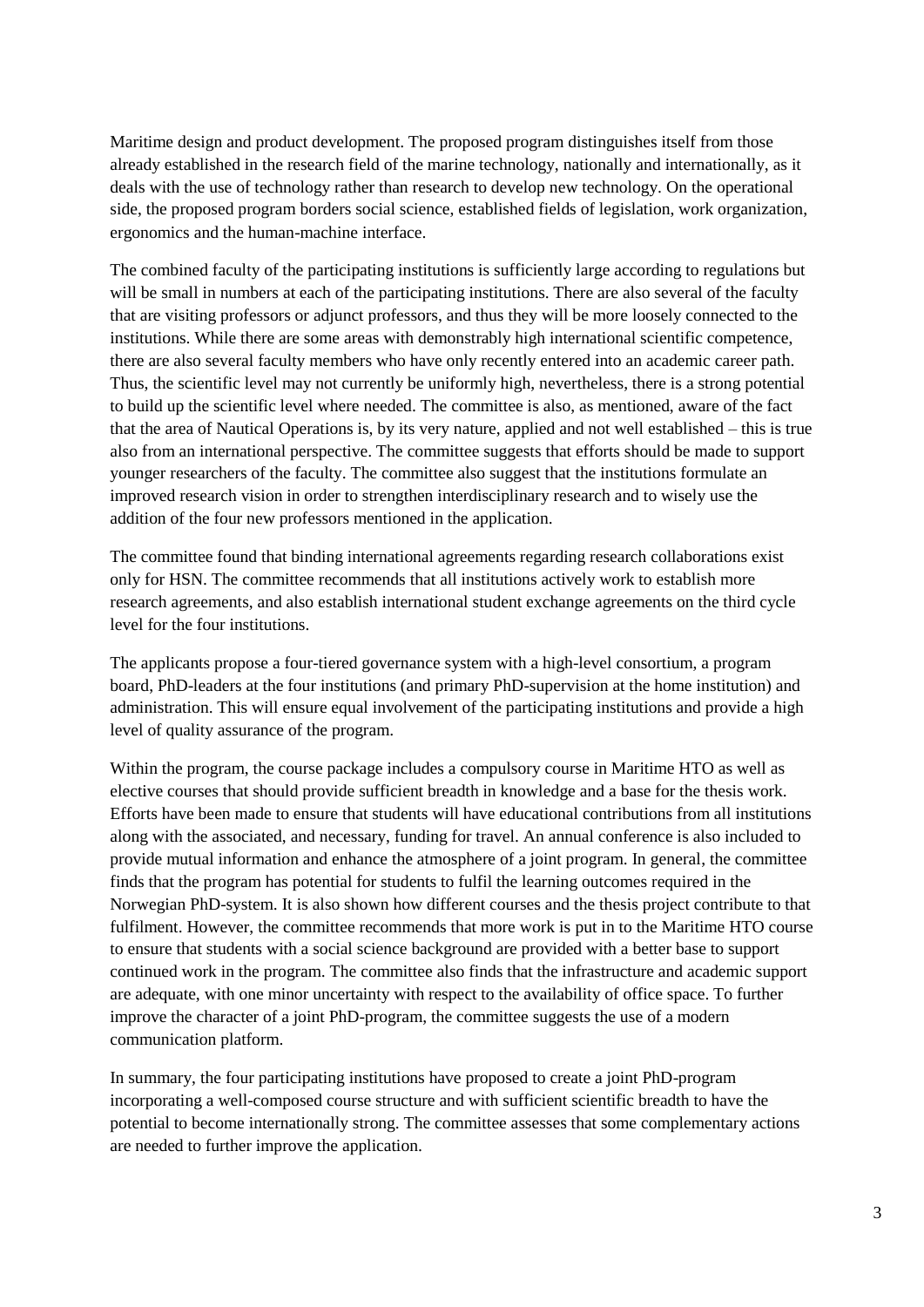### <span id="page-7-0"></span>*3.2 Basic prerequisites for accreditation (§ 7-1)*

### **3.2.1 Requirements assessed by NOKUT**

§ 7-1 (1) The following requirements laid down in the Universities and Colleges Act shall be assessed for accreditation:

a) Internal regulations and governance

b) Appeals committee

c) Learning environment committee

d) Education plan

e) Diplomas and Diploma Supplement

f) Quality assurance system.

### **Assessment**

The Regulations for the PhD Program in Nautical Operations (Joint Degree) have been prepared. The Regulations are based on and complement the *Regulations Concerning the Degree of Philosophiae Doctor (PhD) at UiT- The Arctic University of Norway (UiT)* (adopted by the University Board 25.10.2012 and later amended by Regulation 04.12.2014), and *Regulations for the Degree of Doctor of Philosophy (PhD) at Høgskolen i Buskerud og Vestfold (Buskerud & Vestfold University College, HBV, Now HSN)* (adopted by the College Board 09.05.2014). Both are based on standard regulations recommended by The Norwegian Association of Higher Education Institutions (UHR). The regulations are in line with the recommendations and contain all relevant information. A common diploma supplement containing all four logos is attached.

The committee finds that the application meets the regulations with respect to paragraph 7-1, but note that with regards to the quality assurance system it is not clearly stated how the annual assessment of the program will be carried out, if there is a common procedure that has been decided upon. Annual reports seem at the present to be produced locally according to local regulations. The committee would like to see the development of common procedures for the annual report, if they are not planned for, see also paragraph 3.4.6

### **Conclusion**

Yes, the criterion is fulfilled.

The institutions should:

Clarify that common procedures will be used for the annual report

### **3.2.2 Requirements in applicable regulations and curricula**

§ 7-1 (2) Requirements of applicable regulations and curricula set by the Ministry of Education and Research must be satisfied.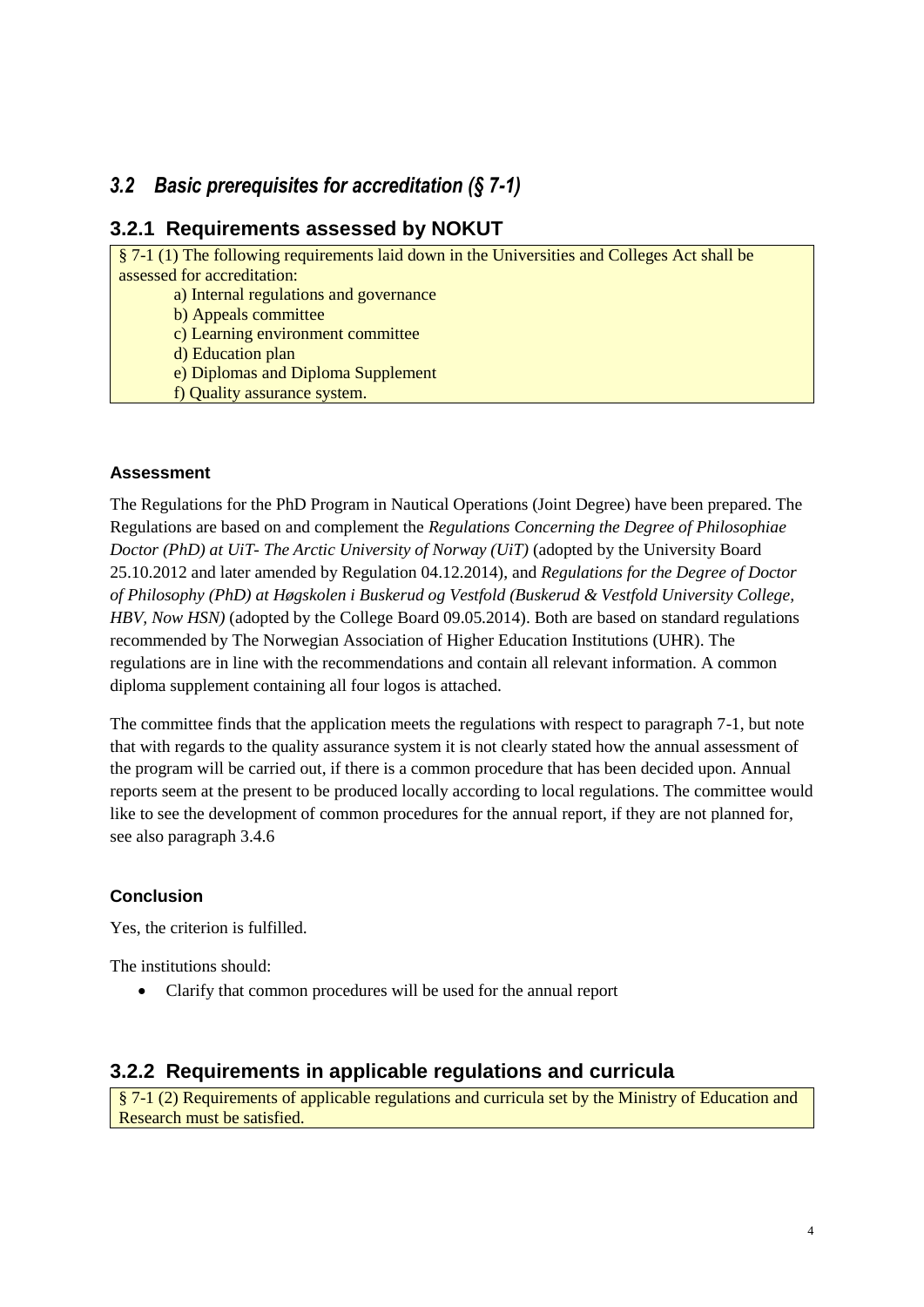### **Assessment**

The institutions have shown that the total faculty includes 9.2 FTE's – full time equivalent in total, so the requirement of 8 full-time equivalent professors is fulfilled. Most of the professors are also permanent and 9 are at the professor level. Note though, that several professors are not connected full time (including some on the highest international level) to the institutions, or the proposed PhDprogram at the institutions. It is also shown that at least 50% of the academic person-years allotted to the proposed PhD-program is faculty with primary employment at the four institutions.

The committee believes that the institutions have shown, in the application and during the interviews, that there is a potential to recruit and host 15 PhD-students, in terms of supervisory capacity and financing.

Although not formally required, the interviews indicate that it should be possible to keep a sufficient level of faculty and PhD-students at each of the institutions, with the aim to keep an equal distribution of PhD-students.

### **Conclusion**

Yes, the criterion is fulfilled.

### **3.2.3 Recruitment of students**

§ 7-1 (3) The recruitment of students to the program should be large enough to enable the institution to establish and maintain a satisfactory learning environment and a stable program.

### **Assessment**

The application describes several possible recruitment channels through internal, national and international master programs. The application states a current capacity of 140 relevant internal master students yearly. The internal master programs consist of studies in technical topics, human factors, fire safety, and management. However, the application does not mention the merge between HiÅ and NTNU, which will further increase the internal recruitment potential. During the interviews at the site visits, the institutions mentioned other potential recruitment sources in addition to the ones presented in the application. HSN, for instance, has a maritime master program which could be included in the table of internal master programs with relevance for the PhD-program, in nautical operations (Table 3, p .10). It might be that the recruitment potential is larger than stated in the application, at least this was the committee's impression during the interviews.

Students with a social science background will also be able to be admitted as long as they have a relevant project and they can follow the courses.

The Norwegian Naval Academy seemed to show a big interest in the PhD program, and they may also serve as an additional source of recruitment to the PhD program. The institutions could have been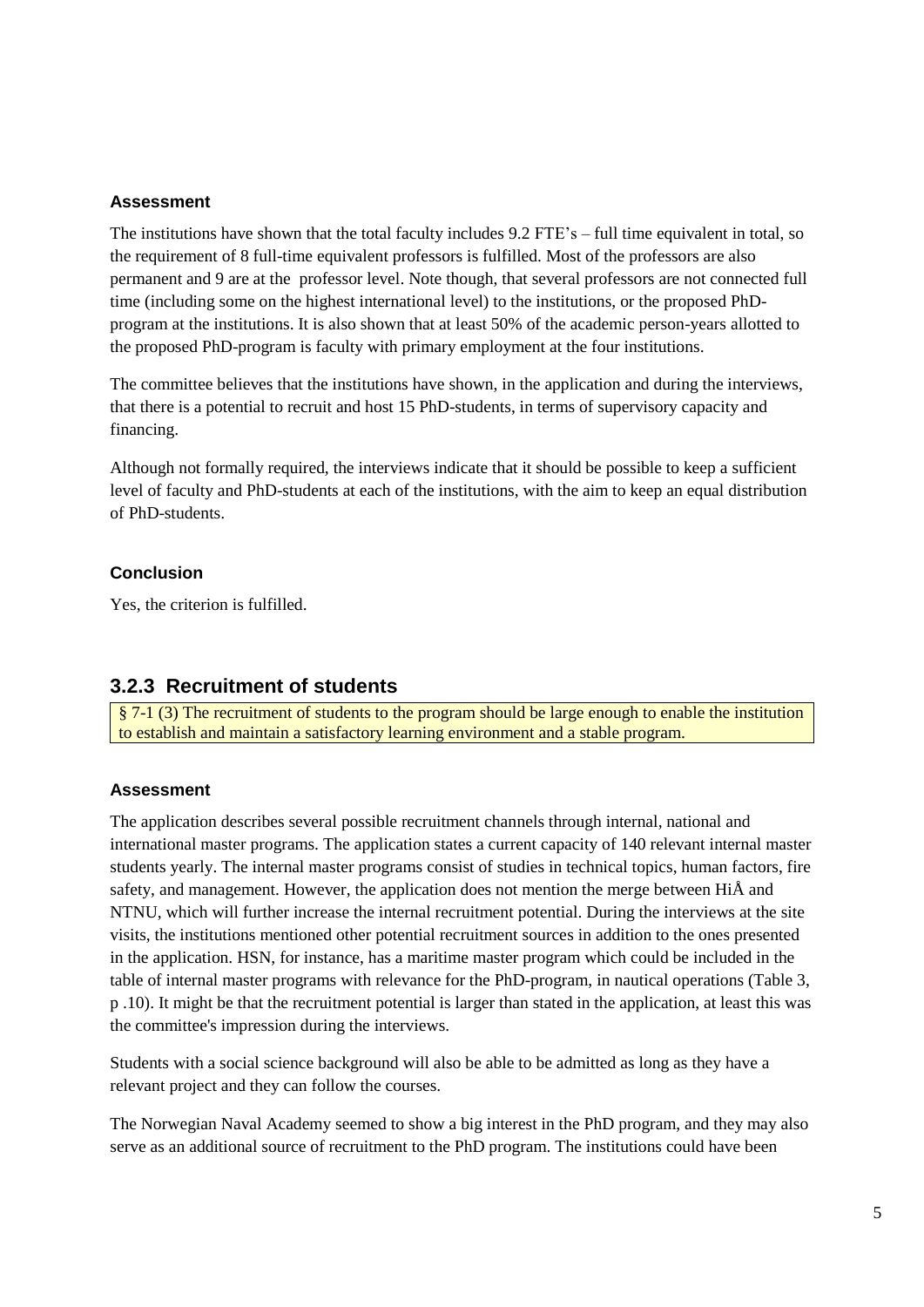more informative in the application regarding the naval academy since it could have strengthened the application even further on recruitment of students, but also for the further employment of graduated Ph.D. students.

In general, the committee's impression is that the recruitment to the PhD program in nautical operations is satisfactory. Especially after the site visits at HSN and HSH where additional recruitment sources were mentioned by the institutions, and where the master students expressed great interest in the program. Some of the master students were positive to apply for the PhD program in the future.

### **Conclusion**

Yes, the criterion is fulfilled.

### **3.2.4 Agreements regarding professional training**

§ 7-1 (4) For programs including professional training, there must be adequate agreements regulating material issues of importance to the students.

Not relevant for the PhD-level.

### <span id="page-9-0"></span>*3.3 Plan for the program (§ 7-2)*

### **3.3.1 Program name**

§ 7-2 (1) The program must have an appropriate title.

### **Assessment**

The committee finds the name Nautical Operations (Norwegian *nautiske operasjoner*) appropriate. It is easy to understand and it communicates well. Nautical Operations reflects the intention to cover operations, i.e. manoevring and handling vessels at sea. Several different aspects of operations are covered, including legislation, organization and human factors aspects.

The name Nautical Operations also indicate a distinction from the established field marine technology, as the current application deals with the use of technology, not research on the development of technology in the maritime area.

### **Conclusion**

Yes, the criterion is fulfilled.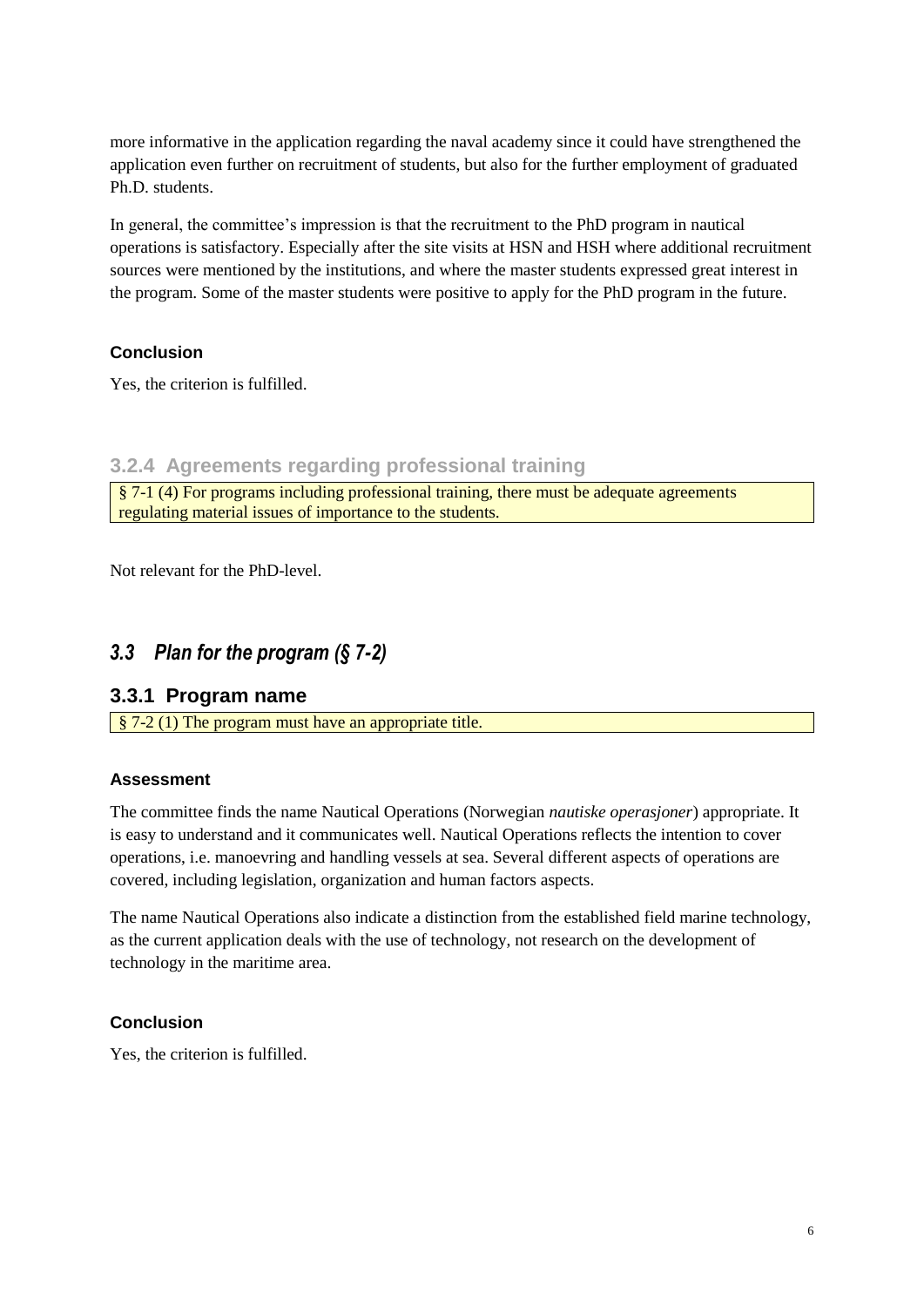### **3.3.2 Overall learning outcome**

§ 7-2 (2) The program must be described with reference to learning outcomes, cf. National Qualification Framework for Lifelong Learning. The overall learning outcome for each program, defined in knowledge, skills and general competence, shall be described.

Overall learning outcome:

*Knowledge (K1-K5)* 

The candidate:

1. is at the knowledge forefront of national and international research on nautical operations and their importance for efficiency and safety,

2. can contribute to theory or technology development in nautical operations and to development of knowledge relevant to nautical operations,

3. has a thorough knowledge of scientific theory that is relevant to the candidate's research field,

4. can assess the appropriateness of different research methodologies and methods for data generation and analysis related to nautical operations,

5. has a thorough knowledge of maritime stakeholders and their interrelations.

#### *Skills (F1-F3)*

The candidate can:

1. formulate scientifically founded research problems stemming from current research in order to plan and carry out research on nautical operations at an international level,

2. generate, process and analyse empirical data to present research findings in a way that qualifies for international peer-reviewed publication,

3. identify and analyse the need for knowledge, development and change of technology, decision making processes and operational decisions.

#### *General Competence (G1-G5)*

The candidate can:

1. identify relevant new ethical challenges and problems in one's own research and practice research with professional integrity,

2. disseminate research and development findings via national and international publications and conference presentations,

3. participate in professional maritime networks with other researchers, both nationally and internationally,

4. manage complex multidisciplinary assignments and projects,

5. contribute to creativity and innovation within one's field of research in collaboration with other stakeholders in the maritime industry

### **Assessment**

The learning outcomes are in line with the National Qualifications Framework (NKR) and clearly states what a candidate with a nautical operations background should be able to know and do on completion of the program. The program is interdisciplinary, which is also communicated through the learning outcomes. The application clearly shows where in the program the different learning outcomes are achieved, and it is also seen that all learning outcomes should indeed be covered.

However, the committee has discussed whether it should be a clearly stated aim of the program that all the PhD students must be able to develop research, produce and generate new knowledge. It is not so clearly stated in the application as in the NKR, but was confirmed during the interviews. Although not precisely stated, this ability to create new knowledge will also be tested at the midterm evaluation.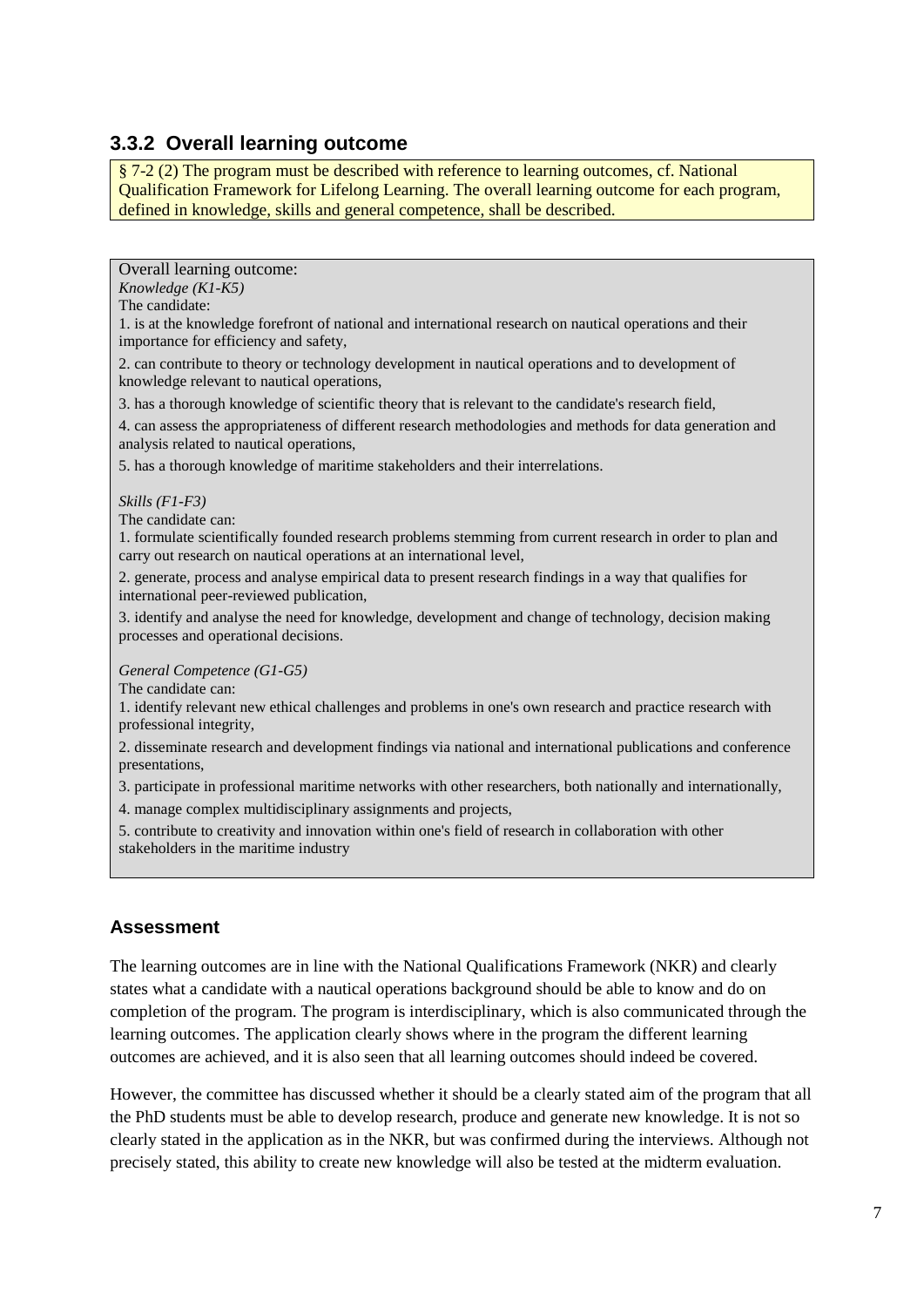Given that the research field is young, applied and not well-established (in relative terms), the committee believes that the learning outcomes should be more precise on this point and mention generate new knowledge explicitly. The committee therefore requires a more direct formulation.

### **Conclusion**

No, the criterion is not fulfilled.

The institutions must:

• Include in the learning outcomes that all PhD students must be able to develop research, produce and generate new knowledge.

### **3.3.3 Content and structure of program**

§ 7-2 (3) The following conditions shall correspond with and be adapted to the description of the learning outcome so that the learning outcome is achieved: a) Content and structure of the program.

### **Assessment**

The proposed PhD program is multidisciplinary, with emphasis on an applied operational approach to nautical operations. The program will focus on the individual and collective decisions and grounds for decisions typically taken ahead of – as well as during - nautical operations. Decisions here are meant as assessments and actions made by planners, engineers and operational managers, based on, for example, risk assessment, analysis, and data collection.

The PhD program consists of a coursework component (30 credits) and a research component (150 credits). The coursework component is composed of PhD level courses divided into a compulsory part (15 credits) and an elective part (15 credits).

The coursework component's core areas have two compulsory and eight elective courses based on the program's overall profile. The core areas ensure the continuation of the central themes in the maritime-related bachelor's and master's degree programs at the four institutions.

The workload is calculated to 25-30 working hours per credit. This means that a subject of 5 credits will normally correspond to an effort of 125-150 working hours, and a course of 10 credits is equivalent to 250-300 working hours. The coursework component will include 750 to 900 working hours, equivalent to a half a person-year (0.5). The research component is standardised to 2.5 personyears in a full-time (100%) position. Overall, the PhD program is planned to take three person-years in a full-time (100%) position.

The coursework component includes three parts:

- The compulsory PhD course in science and ethics (5 credits).
- The compulsory joint course Maritime HTO (Human-Technology-Organisation) (10 credits).
- Continued theoretical / substantial / method-oriented education (15 credits).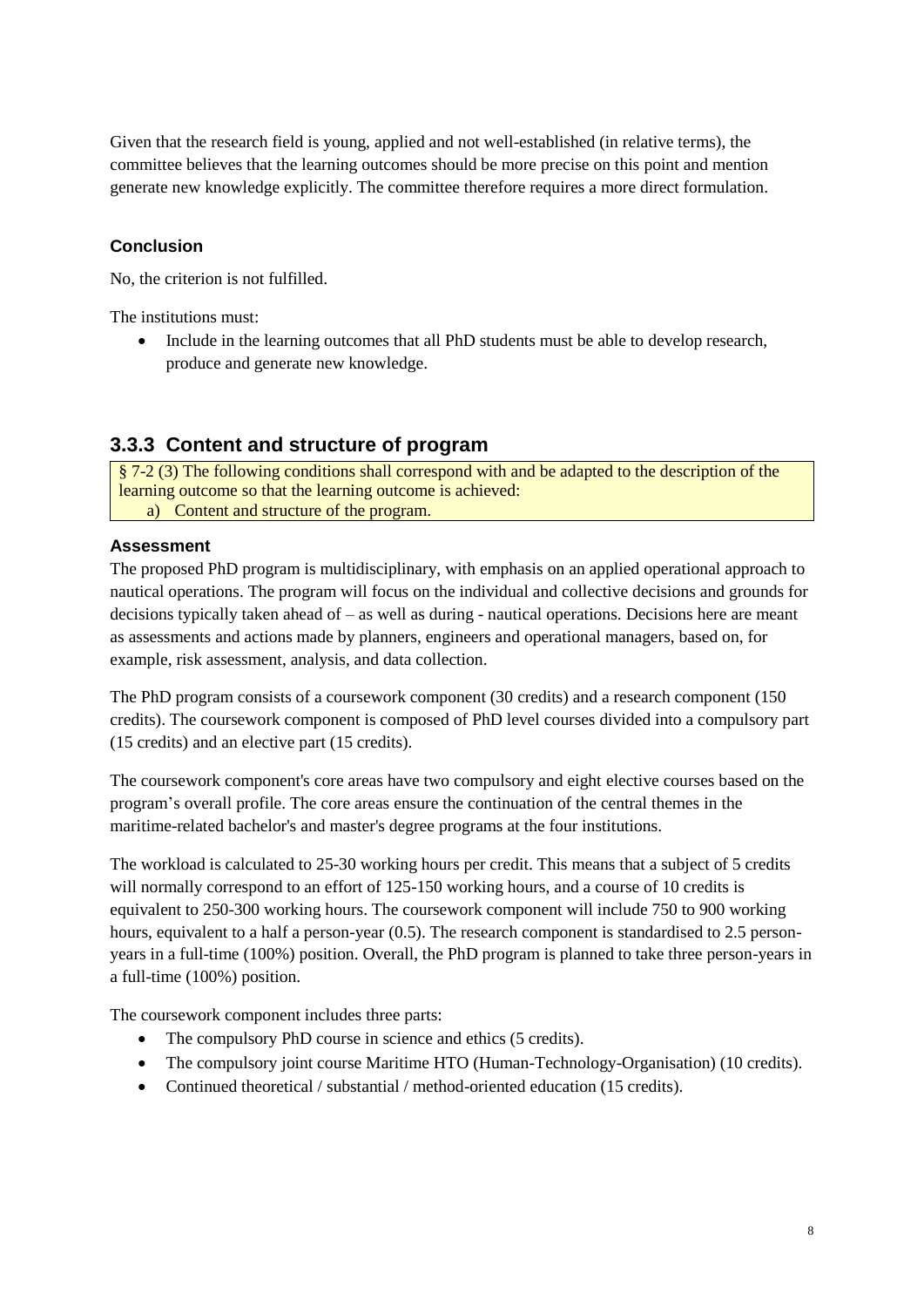Generally, learning outcomes of the courses are well connected to the overall learning outcomes. More details and explanations of the rationale of particular courses for meeting learning objectives are needed, however.

The goal of the compulsory course (HTO) should be stated more clearly. A short description of the course is provided in the application, but the goals should be better elaborated in writing. The interviews, for example, highlighted that the compulsory course is the only time when all the students come together, after which they disperse and specialize in their subject. Thus, the compulsory course has an important function as the "glue" holding the joint program together. The compulsory course prepares students for the thesis, guarantees interdisciplinarity and sets the coherence of the program. In connection with this required course there will be a two-day conference for both staff and students.

Additionally the applicants should clarify how HTO can cover all the learning outcomes. Given the students' varied backgrounds - some in social science; many in different technical fields, the course may need to be modified accordingly. The applicants should describe how they will handle all these varied backgrounds.

Elective courses will prepare students for their thesis projects, but also have an important role in guaranteeing interdisciplinarity. Thus, there should be some guidelines for the students and supervisors to be able to select courses that will ensure this interdisciplinarity. There is a social science component in the compulsory course. The main social science topics are stakeholders and regulations as opposed to, for example, power, governance and culture of work. The program overall is addressing these other subjects in the electives. The committee sees a risk that the students who do not elect courses covering those elements, will not learn about other issues important to operations (such as the power, governance, and culture of work mentioned above).

In terms of the thesis work, how will it incorporate the interdisciplinarity? Should the technical side motivate the human factors and vice versa? This could motivate supervisors from different fields to work jointly on supervision (recommendations).

Furthermore, if the institutions had a clearer, stated research vision it would be easier for them to plan ahead and plan for interdisciplinary thesis projects, see paragraph 3.4.4.

### **Conclusion**

No, the criterion is not fulfilled.

The institutions must:

- Elaborate further in writing on what precisely are the learning goals of the HTO (compulsory) course.
- Clarify how the Maritime HTO course can meet the learning goals, particularly in regards to students coming from varied (e.g., technical vs. social science) backgrounds.

### **3.3.4 Work and teaching methods**

§ 7-2 (4) The following conditions shall correspond with and be adapted to the description of the learning outcome so that the learning outcome is achieved: b) Work and teaching methods.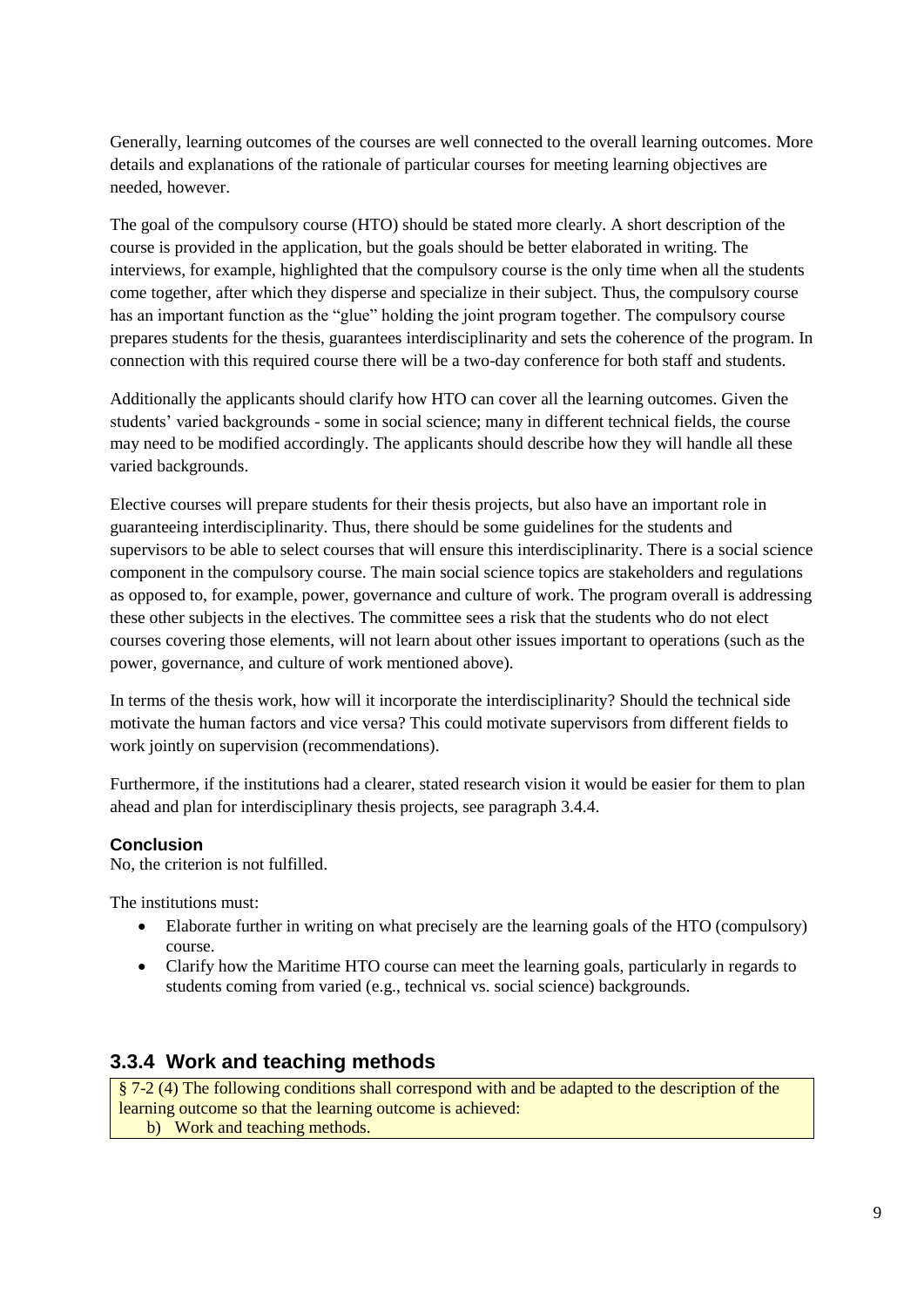### **Assessment**

The presented work and teaching methods in the application consist of seminars, colloquia, lectures, individual work, group work, individual and group assignments, report writing, review article writing, laboratory exercises/experiments, and midterm evaluations. These methods are currently the standard work and teaching methods used in Ph.D. programs. The methods are varied and give the students a broad experience in both practical, theoretical, individual and group work. The Committee believes that these working methods are satisfactory and necessary to meet the national qualifications for lifelong learning.

The application presents several courses where the Human Technology Organization (HTO) course is a general course which is intended to give the students an overall view of the PhD in nautical operations. The application states that this course also will gather the PhD students across the four different institutions, where the students will meet and get to know each other. The committee believes that such gatherings among the students and the academic staff are an important factor to ensure that the students perceive the PhD as a joint degree and not only as an individual experience at each of the four institutions. To further ensure that the students and the academic staff experience the PhD program as a joint degree, the committee would like to stress that the students should take courses at the other institutions. The courses should be taught in blocks like one week, for example, to limit the students' travel back and forth between the institutions.

As the PhD program in nautical operations is a joint degree between four different institutions with large geographic distances between them, digital communication will play a significant role to ensure efficient and regular communication between students, academic staff and the administration. Also, the importance of frequently being informed about current research activities in the other institutions is crucial to ensure a joint experience. During the interview, the committee asked the administrative staff whether they had considered the issue related to efficient and regular communication between the four institutions. The response was that they had already a common working platform based on Fronter in addition to email and Skype. These communication tools are considered to be standard and is sufficient to start the program. However it may not be sufficient enough to ensure a high-quality communication platform in a joint PhD program. The committee believes that a more intuitive and modern platform should be used to enable more frequent interactions between researchers, students, academic staff, and the administration. This platform should increase the ability to discover recent activities at all four institutions, sharing files, and host public and private chat rooms. In general, the committee would say that this is an important factor to ensure a high-quality joint degree where long geographic distances between the institutions are present.

### **Conclusion**

Yes, the criterion is fulfilled.

The institutions should:

- Ensure/require that the PhD students are taking elective courses at other institutions than their home institution. This will help to ensure that the PhD students perceive the PhD program as a joint degree.
- Consider a more dynamic and intuitive communication and sharing platform between the four institutions. This platform should ensure that students, academic staff, and the administration are well aware of the activities at the other institutions.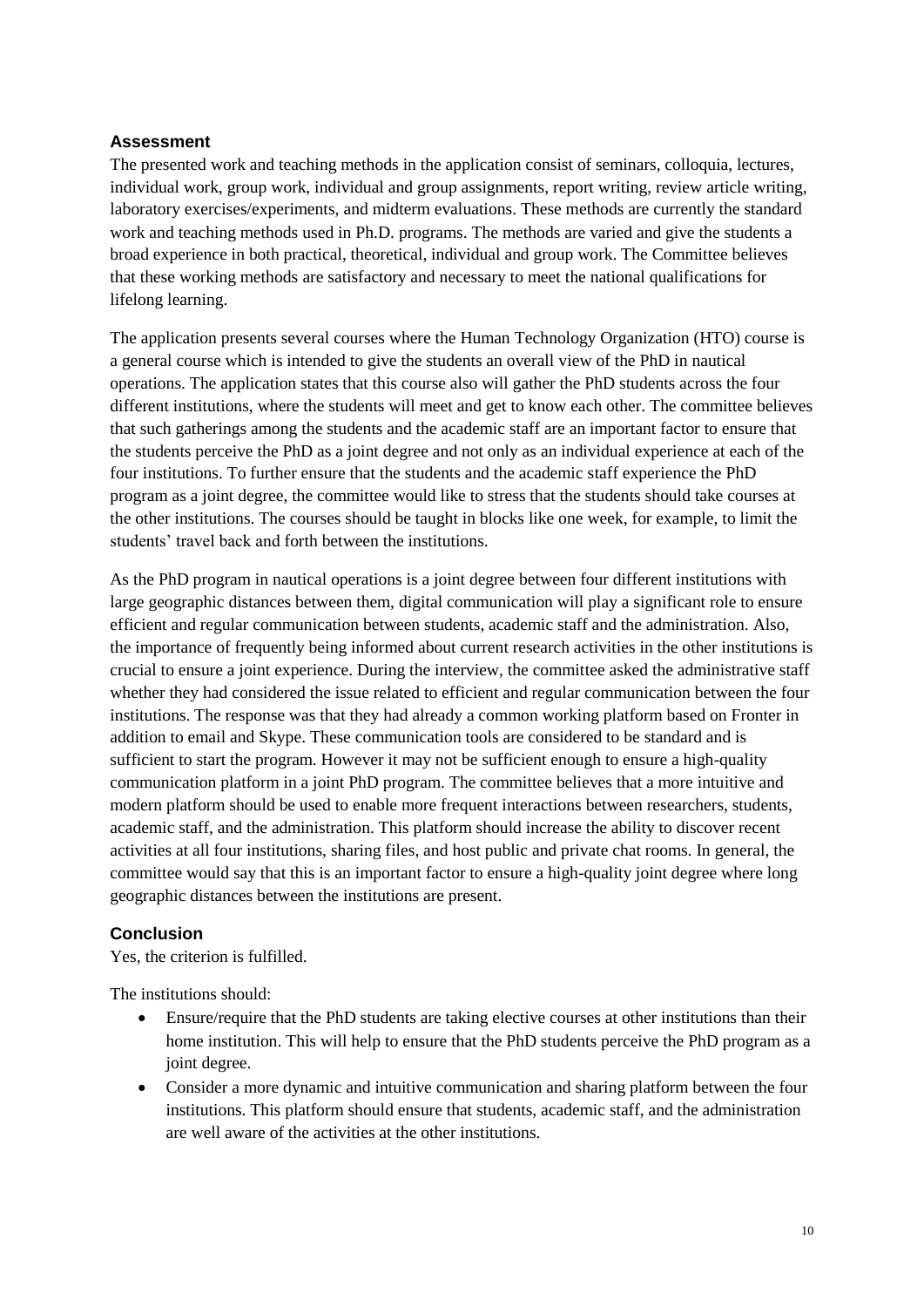### **3.3.5 Examination and other types of evaluation**

§ 7-2 (5) The following conditions shall correspond with and be adapted to the description of the learning outcome so that the learning outcome is achieved:

c) Examination and other types of evaluation

### **Assessment**

The course-part of the PhD-program have a variety of examination forms. The committee found them well balanced and in line with the standard for Norwegian PhD-programs. They include oral presentations, oral examinations, evaluation of written manuscripts and home assignments. There is a midterm evaluation where the progress of the PhD projects is evaluated.

The examination of the PhD-thesis include a trial lecture and an evaluation of the dissertation by a commission. This procedure also follows the standard for Norwegian PhD-programs.

It is also clearly stated how different learning outcomes are achieved in the compulsory and elective courses and in the thesis work. However, with regard to the Maritime HTO course, the committee feels that more work is needed to clarify how students with various backgrounds will reach the learning outcomes, and also how it will be guaranteed that all students will take course sections on power, governance and culture (see, also paragraph 3.3.3).

### **Conclusion**

Yes, the criterion is fulfilled.

### **3.3.6 Relevance of program**

§ 7-2 (6) The program must have a clear academic relevance for employment and/or further studies.

### **Assessment**

The program has been developed in close co-operation with the surrounding industry, and both the industry and the participating institutions see this program as very relevant to educate future experts for the industry as well as teachers for the institutions. There are a number of finalized research projects together with industry, and new international research projects are also just starting. Industry is also eager to develop topics and supervise the ongoing thesis projects.

There was a wide agreement that the nautical sector needs this competence developed by the program in the future to keep Norway in the leading edge also internationally. In addition, the whole maritime industry will benefit from this. The nautical operations will get more complicated in the future e.g. due to the rapidly developing technologies and new talented experts are needed. No similar program exists in Norway and this is an important first step to start building a wider academic community to this field in Norway. There is also a strong government support.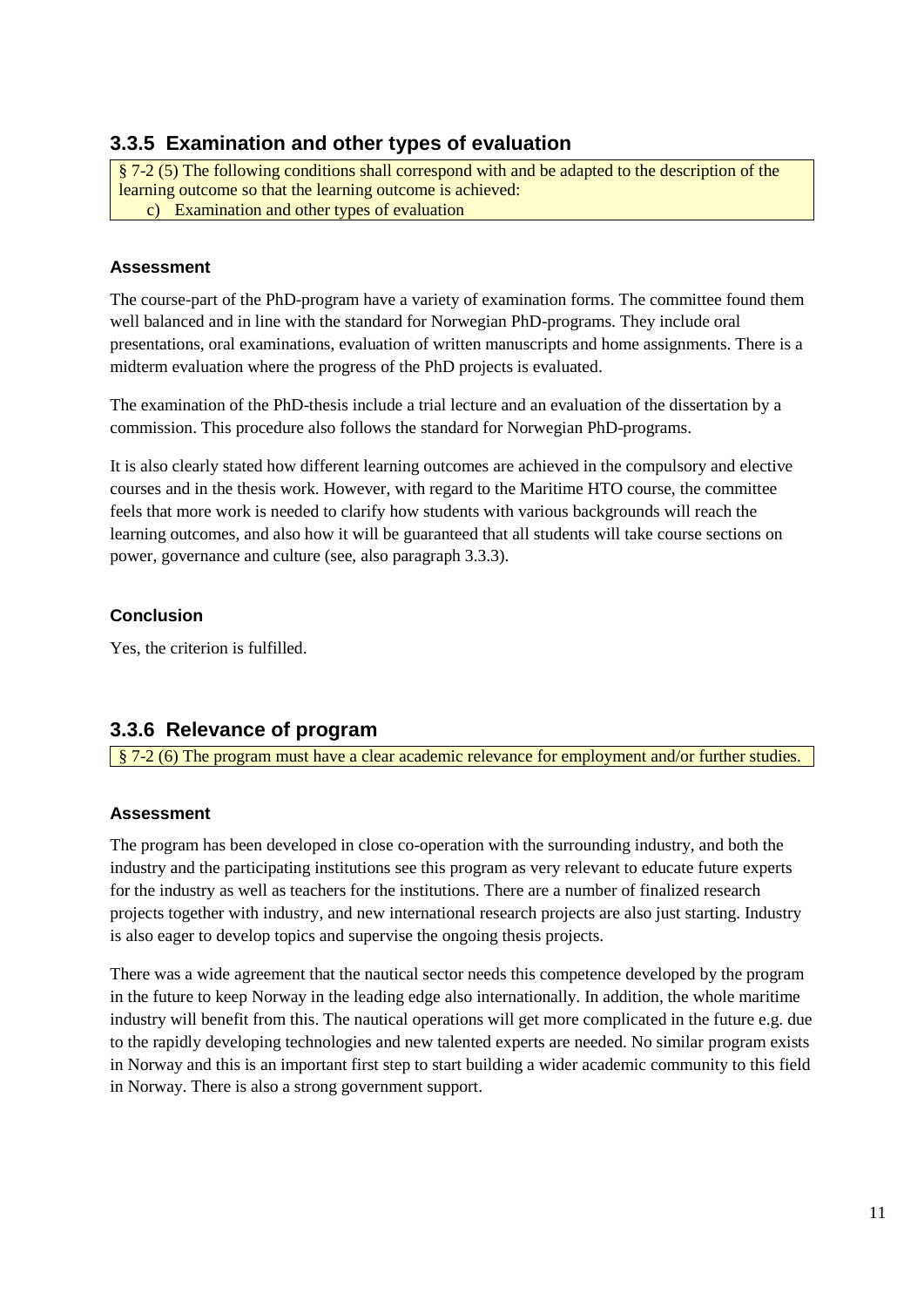The committee noted also the high interest of Norwegian Naval Academy to educate their experts through this program. The Naval Academy also has high interest to build joint research programs with the institutes taking part in the program.

The relevance of the program is a very strong aspect of the application and the committee was even more convinced about this after the interviews, especially with the surrounding industry and governmental bodies.

### **Conclusion**

Yes, the criterion is fulfilled.

### **3.3.7 Links to research, academic- and artistic development**

§ 7-2 (7) The program must have satisfactory links to research and academic and/or artistic development work, adapted to its level, scope and other characteristics.

### **Assessment**

The application for the PhD program in *Nautical Operations* listed a number of research projects that will be relevant for doctoral students. Among these include:

- Research projects in connection with industries,
- Support of the Centre for Research-based Innovations (SFI) in Ålesund,
- MARCOM 2020, Special funding for improving nautical research in Norway, and
- Horizon 2020 applications

Table 5 of the application provided and extensive list of maritime PhD projects which had both industry and academic funding. Some of the joint projects include HSN's work with the maritime clusters in Haugaland, Sunnhordland and the SimSea simulator centre.

HSH also has close connections and research partners throughout Europe (examples DK and UK) and the United States; UiT has close connections in Japan.

An annual conference enabling students to present their own work and be introduced to new research was described during interviews, but there was no written description in the application.

Overall, the link to research is a strong point of the application. However, the lack of a clear research vision as commented earlier, makes it difficult for the committee to get an idea of what kind of research projects the candidates will work on. The four institutions should make a long term plan for research and outline how the candidates' projects will be connected to the research projects. The committee believes that this will also help fostering the interdisciplinarity of the program.

A joint degree program will make it easier for the institutions to introduce the candidates to ongoing research at the partner institutions.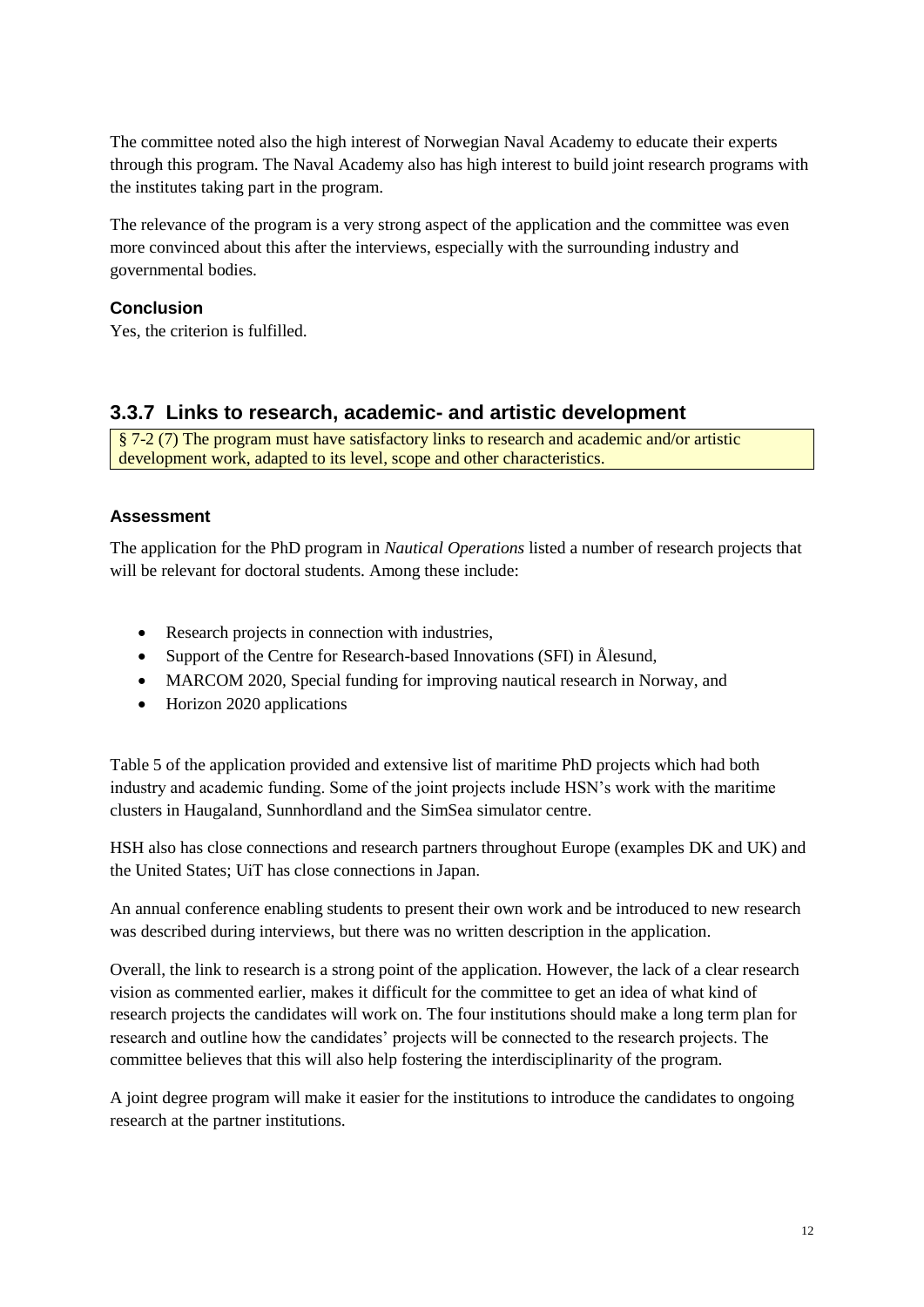### **Conclusion**

No, the criterion is not fulfilled.

The institutions must:

- Make a common long-term research plan for the four institutions and plan how the PhD projects will be connected to ongoing research projects.
- Include a written description of the goals of the annual conference  $-e.g.$  where students can present their own work and be introduced to new research (from the interviews).

### **3.3.8 Student exchange and internationalization**

§ 7-2 (8) The program must have student exchange and internationalization agreements, adapted to its level, scope and other characteristics.

### **Assessment**

The institutions are committed to document their internationalization and exchange agreement with other institutions abroad. The application presents several agreements with other institutions abroad, both in terms of internationalization and exchange agreements. The committee noticed that UiT is not present in the table of internationalization agreements, and that HSH is not listed with any student exchange agreements. However, during the interviews, the committee was informed that UiT is currently working on an agreement with Tokyo University of Marine Science and Technology (TUMSAT). For the future, the committee would like to stress that UiT should establish agreements on internationalization, and that HSH should establish more agreements on relevant student exchange. Another topic which the committee found hard to understand was how active the listed internationalization agreements are today. Also, the committee noticed that some of the agreements were expired. The existing agreements should be considered by the institutions to be both valid and relevant for the PhD program.

The application presents a table listing all the current established exchange programs, where the majority are exchange programs related to first and second cycle studies (bachelor and master). Among the four institutions, HBV (now HSN) is the only institution which has established any exchange agreement for students in the third cycle level (PhD level). The current documented exchange agreements at HBV are distributed between two agreements. The first agreement (Politecnico de Milano, Italy) states an exchange of 2 students with a total duration of 20 months, and the second agreement (University of Split, Croatia) states an exchange of 2 students within a period of 5 months each. The current documented exchange activity on PhD level is seen by the committee as an absolute minimum (it is also a minimum according to the formal requirements from NOKUT). The committee recommends the institutions to establish more legally binding contracts for all four institutions, especially relevant exchange agreements in third cycle.

### **Conclusion**

Yes, the criterion is fulfilled.

The institutions should:

 Establish more legally binding contracts for all four institutions, especially exchange agreements at HSH and agreements in third level cycle in general.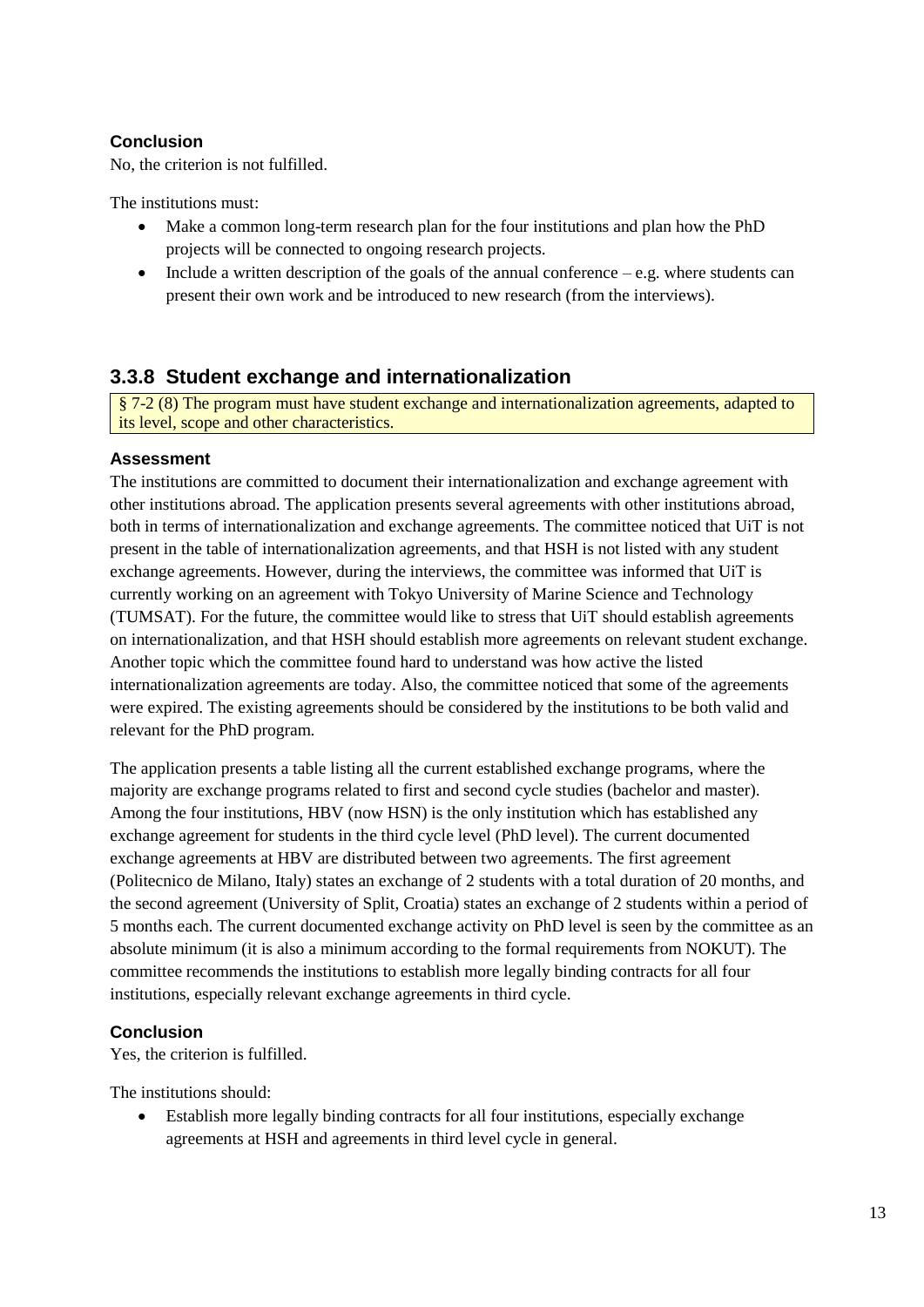- Establish more agreements related to relevant internationalization agreements. The committee especially stress this matter for UiT since they currently do not have such agreements present, at least not any presented in the current application.
- Check the validity and relevance of all current agreements on internationalization and student exchange. If the agreements are expired or non-relevant, the committee would like to advise the institutions to renew the expired agreements and remove the non-relevant agreements.

### **3.3.9 Infrastructure**

§ 7-2 (9) The institution must have facilities, library services, administrative and technical services, ICT resources and working conditions for the students, which are adapted to the program.

### **Assessment**

Technical and administrative services are good. The library services are standard and the students have access to digital journals. At both HSN and HSH the committee visited the ship simulation laboratories. They are equipped with up to date simulators (bridge, engine room) and personnel to help the students do their work. The interviewers were pleased with the infrastructure. The committee has not visited the infrastructure at the other two institutions (UiT and NTNU) since they have selfaccreditation rights. Based on the description in the application, we believe that the other two institutions have infrastructure at least on the same level as the two other institutions.

HSN has offered PhD-programs (in another field) since 2010 and the administrative personnel is experienced when it comes to handling PhD-candidates. Support from the examination office, from the IT section, library and from the student organization regarding housing seems promising. There also seemed to be a close cooperation between the administrative staff at all four institutions.

At HSN there is enough space for the students and the offices were already in place. The committee is concerned, however, that work places are lacking for the candidates at HSH. The committee understands that a plan exists to expand the campus at HSH and during the interviews the committee got the impression that these are plans for ten years ahead. Before the program can be accredited, the applicants must clarify/demonstrate that there is, in fact, enough offices for the PhD-students at HSH. If there is not enough space at HSH, the institution can alternatively rent temporarily offices. In which case, legally binding agreements must be presented to NOKUT before accreditation.

For a joint degree ICT and communication systems are essential. The committee believes that a more intuitive and modern platform should be used to enable more frequent interactions between researchers, students, academic staff, and the administration. The committee recommends that a good interactive common working platform organized by the institutions will be in place upon accreditation, see also paragraph 3.3.4.

#### **Conclusion**

No, the criterion is not fulfilled.

The institutions must:

Clarify/demonstrate that there is in fact enough offices for the PhD-students at HSH.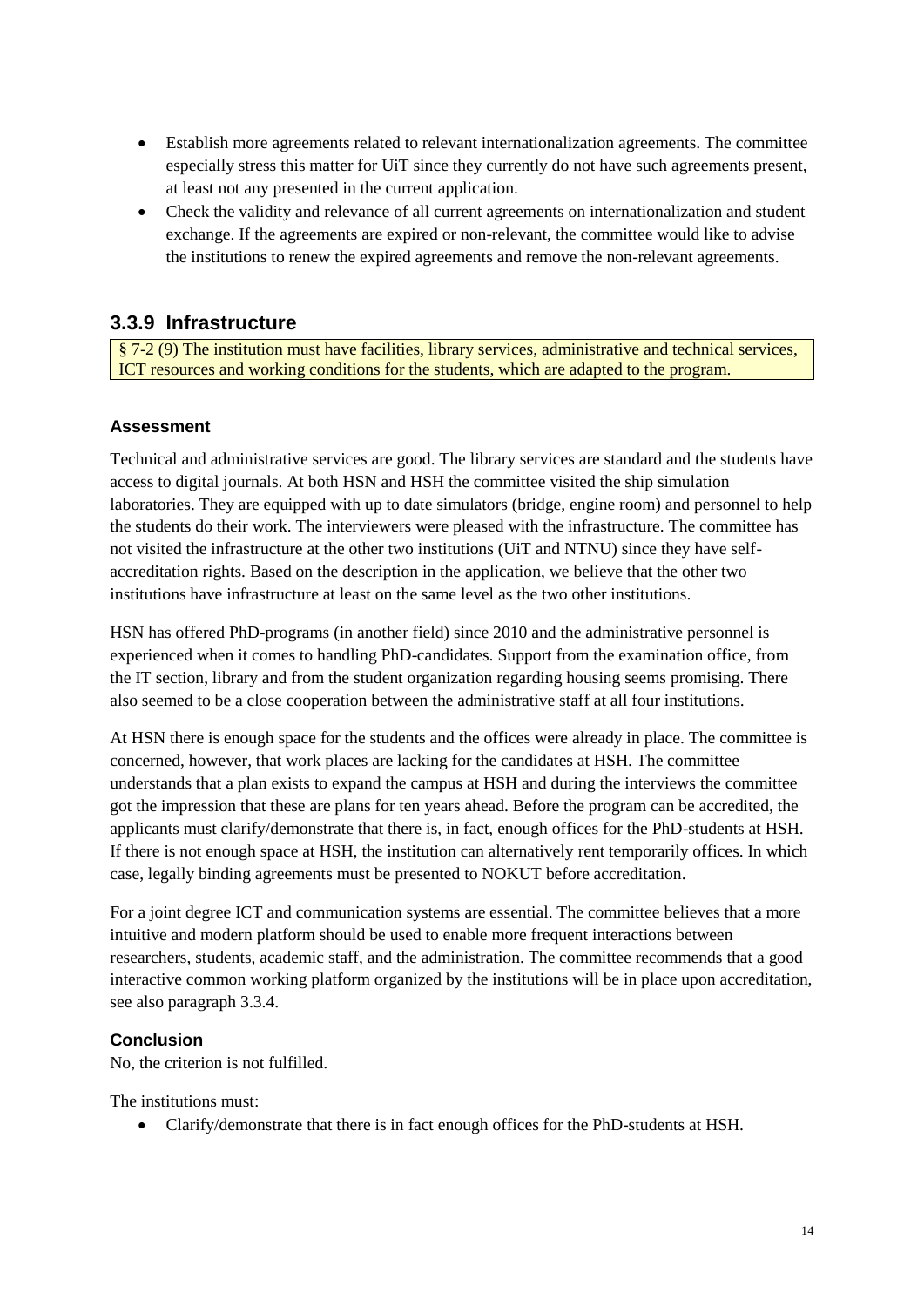### <span id="page-18-0"></span>*3.4 Academic environment associated with the program (§ 7-3)*

### **3.4.1 The composition, size and competence of the academic environment**

§ 7-3 (1) The composition, size and collective competence of the relevant academic environment must be adapted to the program as described by the program description and also adequate for conducting relevant research and academic or artistic development work.

### **Assessment**

Overall, the faculty is well divided among the four institutions, covering different aspects of nautical operations, though the sub-area of nautical science is less well-covered.

The institutions have the majority of their faculty within these disciplines:

HSH: Organizational security management, fire safety and evacuation research

UiT: Maritime operations and sensor technology

HSN: Maritime human factors and maritime port logistics

HiÅ (now part of NTNU): Maritime design and product development.

These competences are also reflected in the proposed PhD-courses, and will be the primary fields for research. Some of the subfields have researchers on a high international level, for example fire safety and maritime port logistics. Though this competence is brought in by visiting professor IIs, with a weaker connection to the institutions. In other areas, with human factors and organizational focus, i.e., human technology interaction competence on an international level are being built up at HSN and HSH. There exist publications that are good and related to the field. Relevant research that is not directly related to the field can be used to build up research with a more maritime focus, which is a young research area with still fewer means for international publications.

The field of nautical operations is interdisciplinary. There are few examples of interdisciplinary research between faculty members at the four institutions or between the four institutions, but at the interviews the institutions showed a genuine interest in forming such research collaborations, with some current examples presented. In total, it seems to be a fair balance between the nautical operations side and the human factors side of the program. The faculty have the competence to succeed in the desired interdisciplinary field. It was confirmed during the interviews that the faculty is used to working interdisciplinary.

The present faculty consists of several young members formally approved to become primary supervisors. One may then argue that at the present the overall scientific level is a bit weak. However, given that this field is maybe more oriented towards professional development and not a traditional research oriented field, like the neighbouring Marin Technology, the committee believes that these criterions should be fulfilled to promote research into this area. The institutions is therefore required to clarify in more detail how to mentor and support young members of the faculty. The addition of four new professors to this PhD-program will also strengthen the application (though not existing today). The committee would like to see in what fields these positions will be selected and how they will be distributed among the institutions.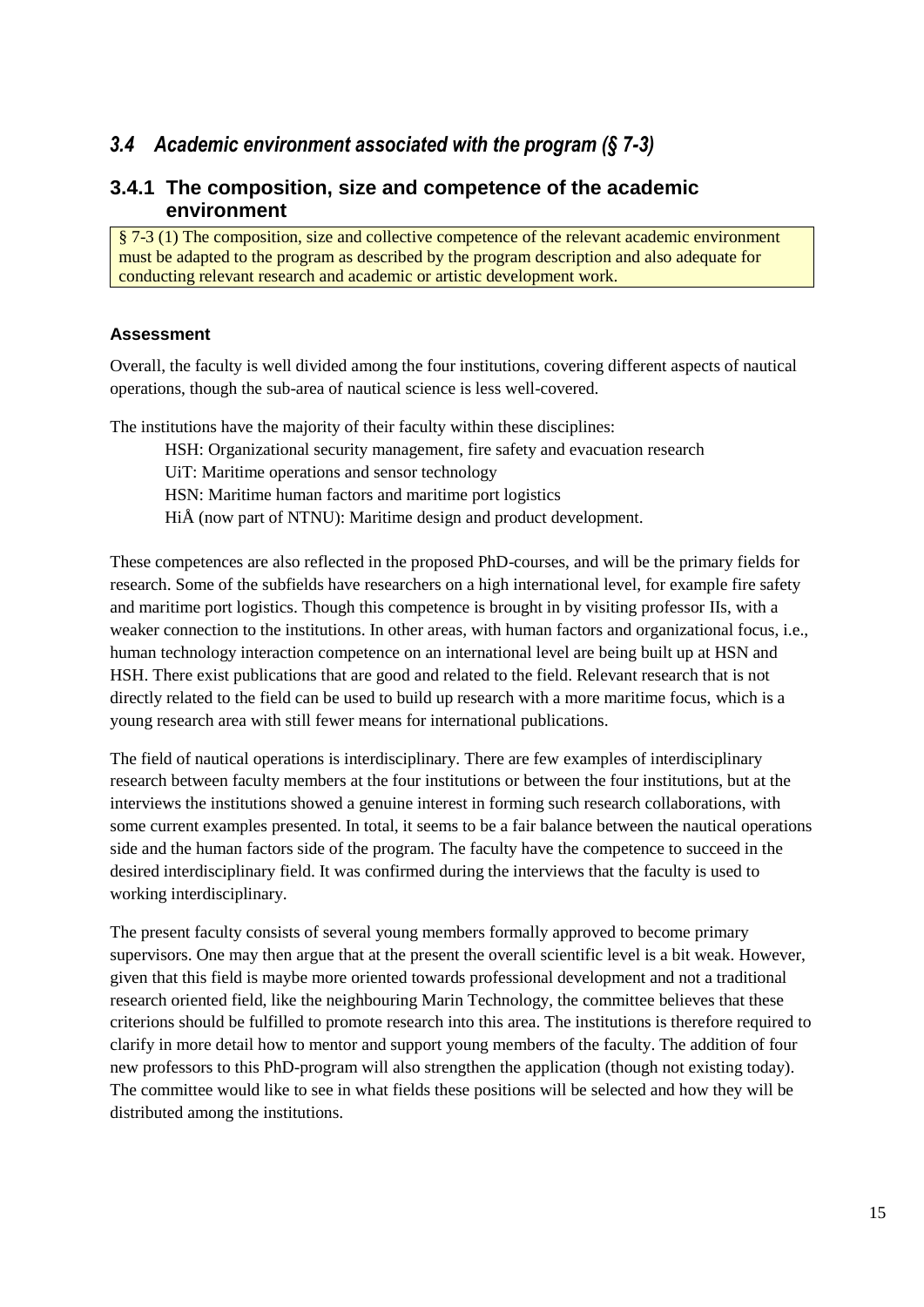The committee would have liked to see more competence and elective courses in nautical science, areas like advanced navigation, manoeuvring, communication, situation awareness and arctic environment. These areas are covered at the BSc-level in the professional Master Mariner and Marine Engineering educational programs, but seem to be not fully covered at the PhD level.

### **Conclusion**

No, the criterion is not fulfilled.

The institutions must:

- Explain which disciplines the four new professorships will be in, and explain the rationale for choosing these fields.
- Explain in greater detail the arrangements for mentoring younger faculty.

### **3.4.2 The academic environment's external participation**

§ 7-3 (2) The academic environment must actively participate in national and international collaborations and networks relevant for the program.

### **Assessment**

In the application, table 14 summarizes the academic community in respect to professional collaborations and networking. Table 14 gives an extensive list of research co-operation in Europe, USA, Brazil and Japan. In addition, the visiting level II professors from UK and Denmark clearly strengthen the program in the fire safety and logistics areas. It seems that institutions have a very good starting level for these activities, but it has to be remembered that this is an area where continuous efforts are needed to improve the activities. It is a long-term process to improve the close international co-operation.

During the interview, none of the international research co-operations above was especially pronounced, which may indicate that this research collaboration should be given more focus.

### **Conclusion**

Yes, the criterion is fulfilled.

The institutions should:

 produce a roadmap to plan the possible future international co-operation including the possible partners and topics that can help the program to find the needed resources and time for these activities.

### **3.4.3 Academic staff and employment**

§ 7-3 (3) At least 50 per cent of the academic FTEs allotted to the program must be staff with their primary employment at the institution. Of these, teachers with competence at the level of at least associate professor must be represented among those who teach the core elements of the program.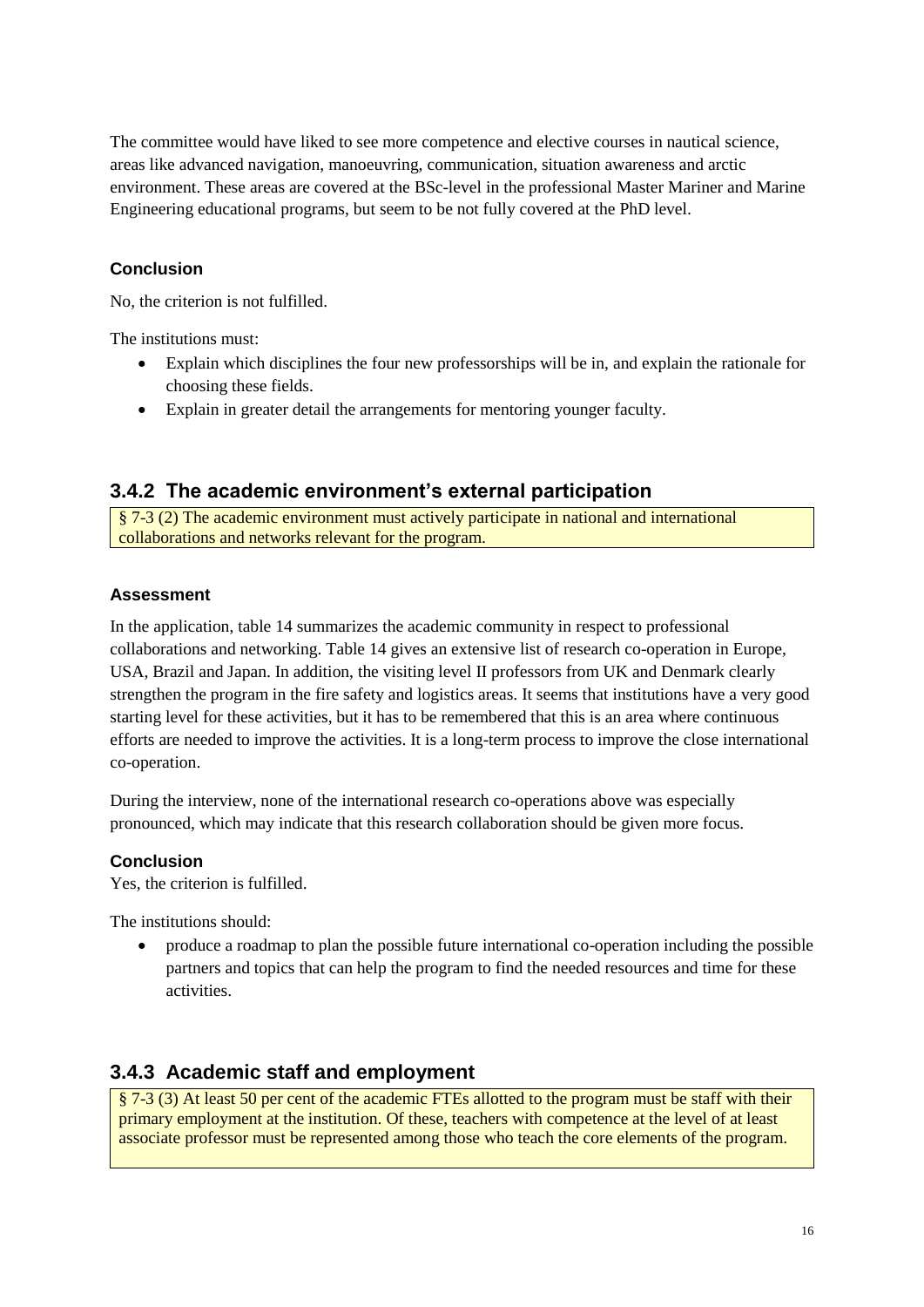For the different cycles, the following additional requirements apply: a) For first cycle programs, at least 20 per cent of the collective academic environment must have competence at the level of at least associate professor. b) For second cycle programs, at least 10 per cent of the collective academic environment must be professors or docents, and an additional 40 per cent with competence at the level of at least associate professor. c) For third cycle programs, requirements are stipulated by Section 3-1 (3) of the Regulations concerning quality assurance and quality development in higher education and tertiary education.

### **Assessment**

Overall, the proposed joint program meets the "numbers" requirements on academic staff and appointment: At least 50 per cent of the academic FTEs allotted to the program are staff with their primary employment at the institution. Of these, teachers with competence at the level of at least associate professor are represented among those who teach the core elements of the program. Additionally, this core faculty is supported by adjunct and other faculty with especially strong expertise and experience, providing mentoring support for the junior staff.

In terms of distribution, overall, faculty covering the necessary disciplines for the joint degree are available. Each institution has its specialties, however, with some disciplinary expertise stronger in some institutions than others. Furthermore, the faculty working in disciplines under the "Human Factors" umbrella are, on average, less senior and with less experience than the faculty available on the "technical" side. Therefore, the committee recommends some actions below, see also paragraph 3.4.1.

### **Conclusion**

Yes, the criterion is fulfilled.

The institutions should:

- Ensure the junior faculty are paired with more experienced faculty to make certain students get quality supervision while faculty improve their own supervisory skills.
- Support the "Human Factors" side of the faculty to enable increased experience and seniority, equal to that of the more "Technical" side.

### **3.4.4 The academic environment's research and development work**

§ 7-3 (4) The academic environment must be actively engaged in research, academic and/or artistic development work.

For the different cycles, the following additional requirements apply:

a) For first cycle programs, the academic environment must have documented results at a level that is satisfactory in relation to the content and level of the program.

b) For second cycle programs, the academic environment must have documented results at a high international level of quality, with satisfactory academic breadth.

c) For third cycle programs, the academic environment must have documented results at a high international level of quality with satisfactory academic breadth.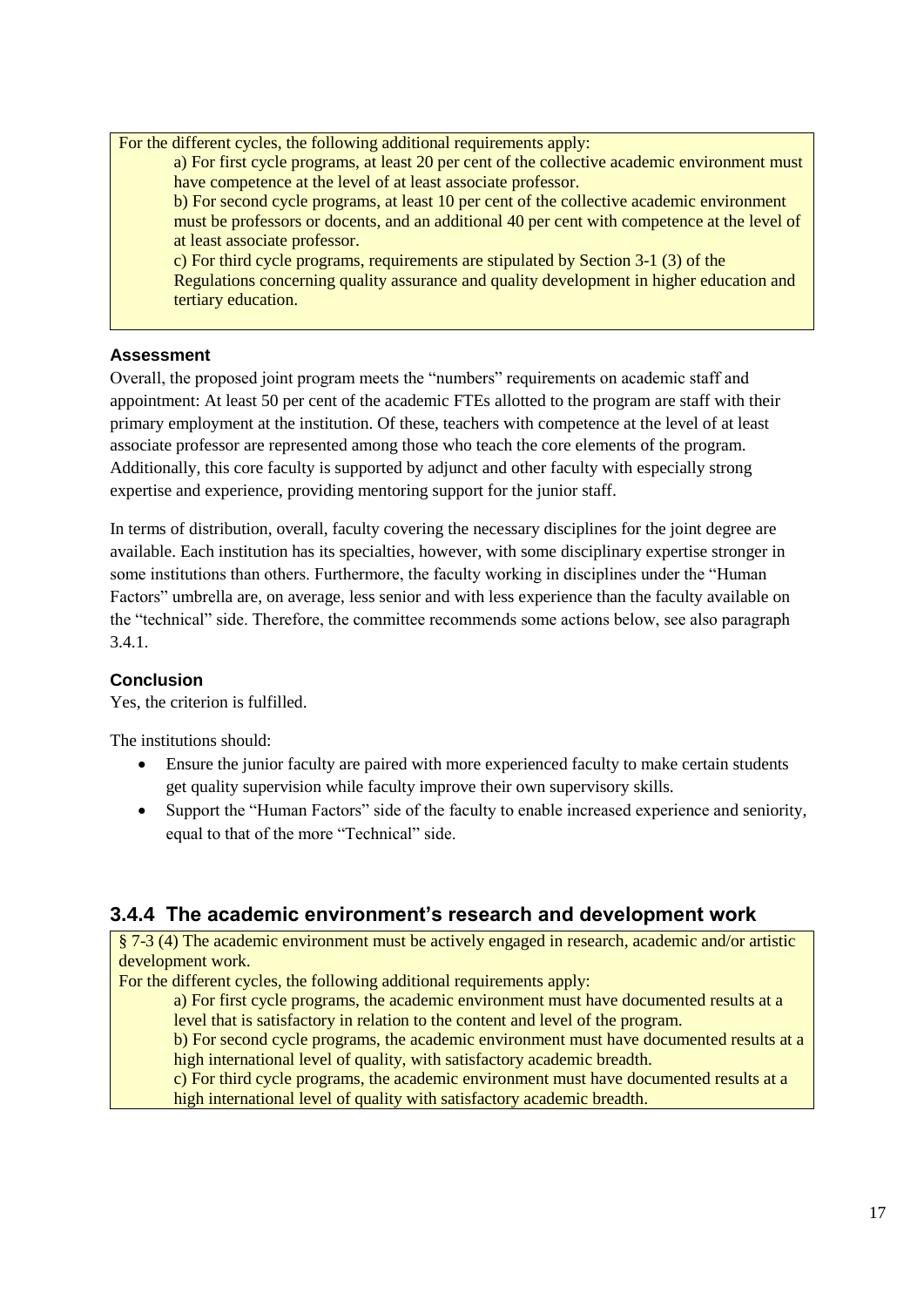### **Assessment**

The applicants have documented research within the following areas: mathematics, safety and risk management, innovation, fire safety, ship design, maritime technology, system design, maritime logistics, product development, maritime sensor technology, oceanography, human factor. So this means that covered topics are very wide and maybe some more focus is needed to achieve the highest international level. Some of the subfields have researchers on a high international level, for example fire safety and maritime port logistics. In other areas, with human factors and organizational focus, there exist publications that are good and related to the field, see also paragraph 3.4.1.

When analyzing, the field of nautical operations and documented results interpreted as peer-reviewed journal articles, we can conclude that there is a strong increase in publications in the recent years. The committee sees that the publication rate is heading in the right direction.

As an academic field this is an interdisciplinary field. There is no common journal platform internationally yet, which complicates the publication processes. The nautical science side is more of an applied field also internationally. There exist few established journals. There are also very few competitors and other research groups who publish internationally. This means that a considerable amount of development and research potential is available. Relevant research that is not directly related to the field can be used to build up research with a more maritime focus, which is a young research area with still fewer means for international publications.

The committee finds the breadth of the conducted research satisfactory and the main question is how will the institutions use the interdisciplinarity to be in forefront internationally? The future success of the program is depending on a good research vision and a long-term plan. For the whole research field of nautical operations, the institutions may not have research competence on a high international level of quality, though it has been discussed that this is not well established even internationally. However, to show that this level can be reached, the committee suggests that the institutions provide a research vision on how they can utilize this interdisciplinary program to reach a very high international level in the subfields of nautical operations, see also paragraph 3.3.7.

### **Conclusion**

No, the criterion is not fulfilled.

The institutions must:

• Make a good research vision and most importantly show how to utilize the interdisciplinary program to reach world-class level on the selected topic areas

### **3.4.5 Supervision of professional training**

§ 7-3 (5) For programs with supervised professional training, the academic environment and external mentors must have appropriate experience in the field of practice.

Not relevant for the PhD-level.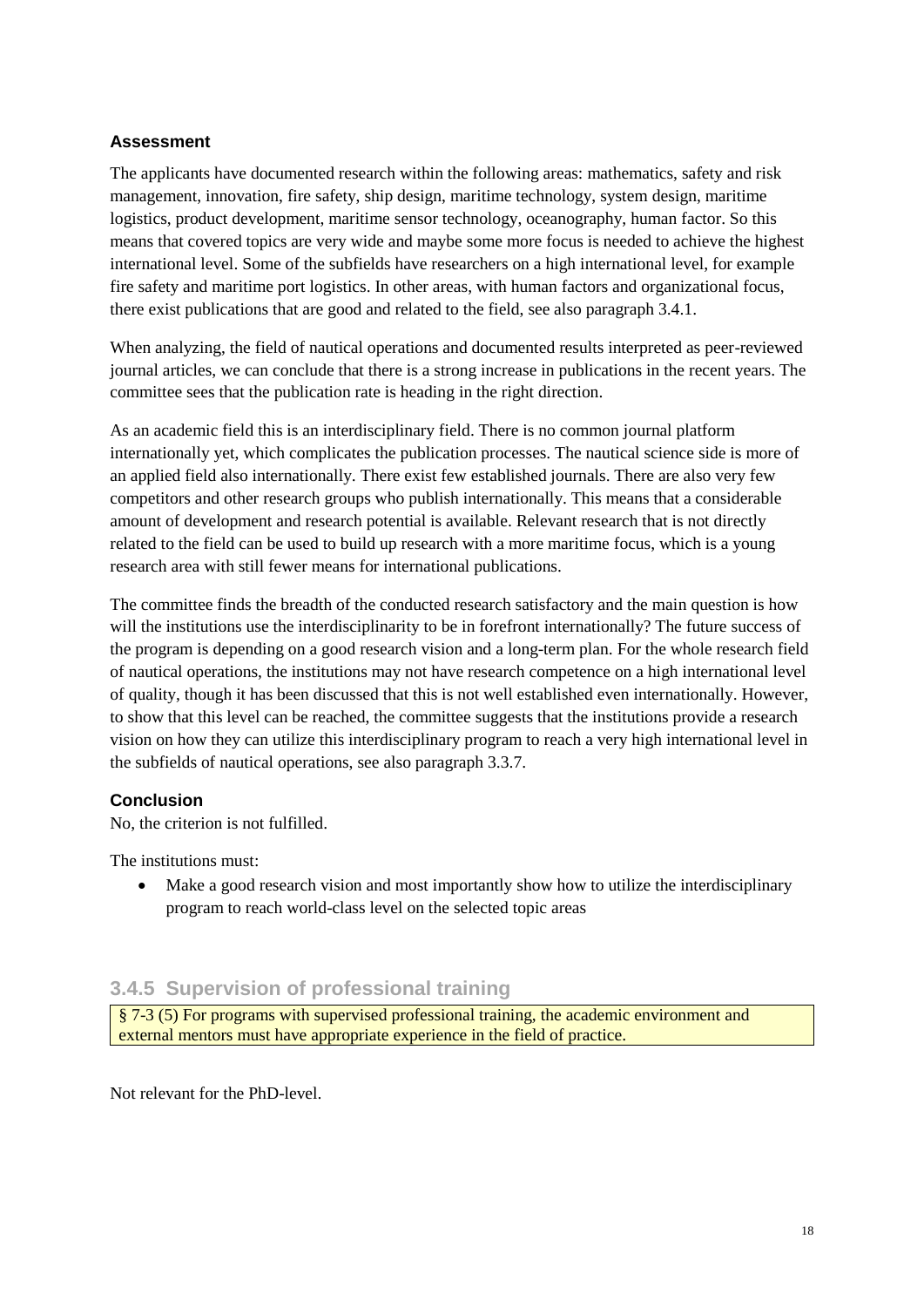### **3.4.6 Supplementary provisions for joint degrees**

*All applicants applying for joint degrees must answer the supplementary criterias for joint degrees.* 

§ 7-4 (1) It must be clearly defined which parts of the program are the responsibility of each cooperating institution.

### **Assessment**

It was clear from the agreement and from the interviews, that all four institutions have been roughly equally involved in the development of the program, and the final division of responsibilities. The institutions have found a structure to ensure the responsibilities, and also a common quality assurance system.

### **Conclusion**

Yes, the criterion is fulfilled.

§ 7-4 (2) There must be satisfactory procedures in place for the development of and quality assurance of the program as a whole.

### **Assessment**

When the application was developed, UiT and HSN were given the overall administrative responsibility of the whole program since they have experience with PhD. Since then HiÅ has become a part of NTNU. From the interviews, it appears to the committee that all four institutions are equally involved and committed to the program.

The four institutions have established a consortium to supervise the quality. According to the application, the consortium will consist of one head of a faculty / department / division of each institution. From the interviews, the committee got the impression that the Deans of the faculties are responsible for the joint degree. The four deans will have regular meetings in the consortium to develop the program. There is already a close collaboration between the institutions and they have started the meetings in the consortium already. There will be appointed one PhD leader at every institution that will be represented in the program board.

The consortium will implement the suggestions from the program board. The courses will be evaluated and an annual report for the joint PhD program will be made every year. The board will make an overall report of this program for the consortium.

One person in UiT has the role as the administrative coordinator for the program. The administrative staff at every institution reports to this coordinator. There is one administrative contact person at each institution. These four communicate with the coordinator. The administrative persons have contact and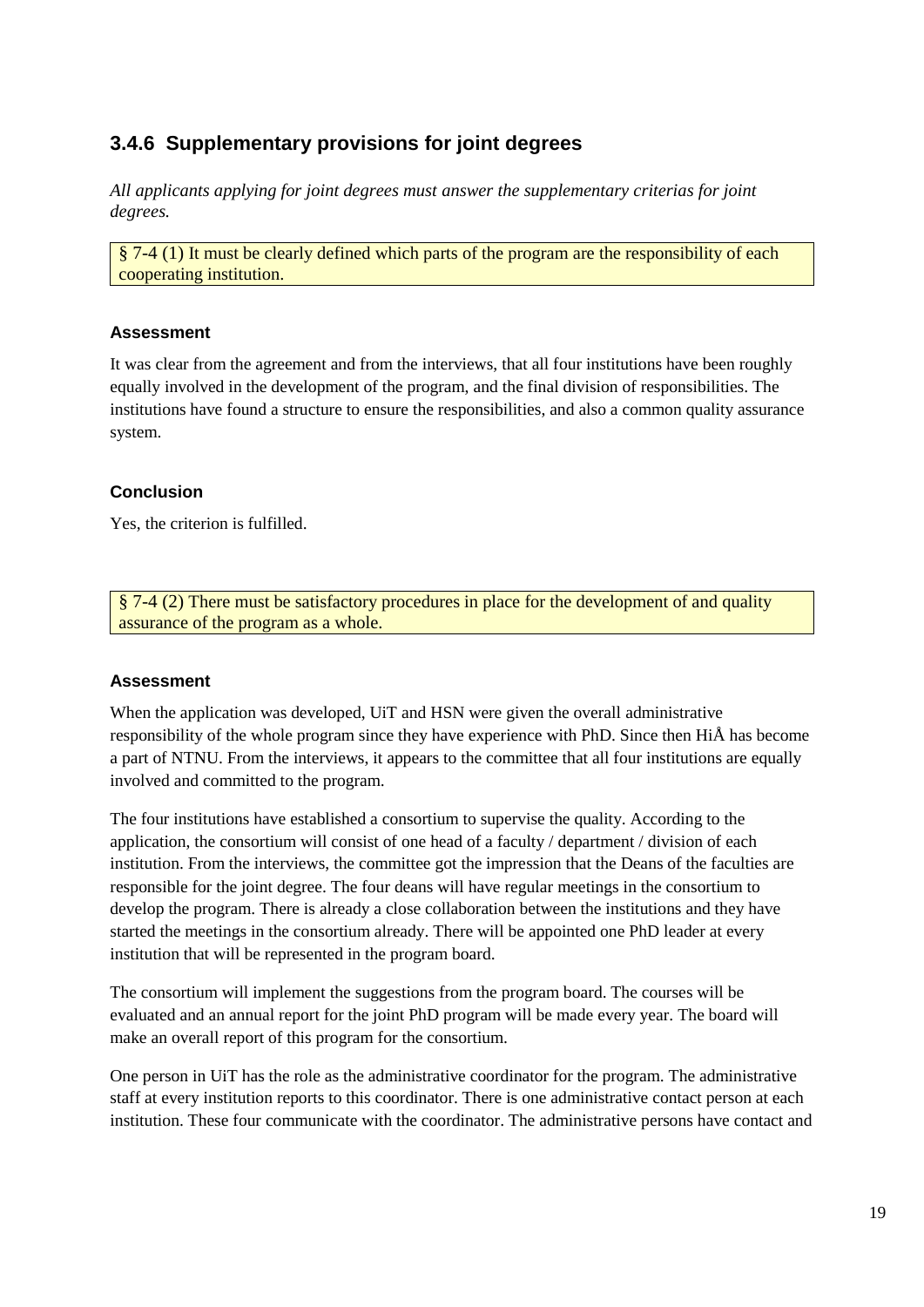the coordinator reports to the program board. There has already been interaction through the MARCOM project.

The administrative staff will meet at the annual conference for the PhD program every year.

#### **Conclusion**

Yes, the criterion is fulfilled.

§ 7-4 (3) The constituent parts of the program must make up a whole, as seen in relation to the program's level and learning outcomes

#### **Assessment**

The institutions have listed several measures in the applications to ensure the coherence of the program: The compulsory Maritime HTO course, with parts given at the different institutions, the elective courses students can take at different institutions, the annual conference, the thesis work and joint supervision.

During the interviews, the compulsory Maritime HTO course was highlighted as an important factor. The idea of joint research projects with supervisory committees from multiple institutions was also raised. The structure in MARCOM will allow and foster joint research activities. Also during the interviews, the PhD-students interviewed showed interest in such joint projects.

There are resources to make the practical side of the joint degree possible: in the MARCOM program there will be funding for the travels. The compulsory Maritime HTO course and also the elective courses will force this kind of movement. From the interviews, it was confirmed that the students both are motivated and are willing to move around if arranged practically.

A common shared communication platform for all the students and supervisors is one measure to enhance joint experience for the students in the program. One common ICT-platform for the daily contact between students to distribute information between students has already been planned from an administrative point of view, see also paragraph 3.3.4.

#### **Conclusion**

<span id="page-23-0"></span>Yes, the criterion is fulfilled.

# **4 Conclusion**

Based on the written application with attached documentation, the expert committee concludes the following: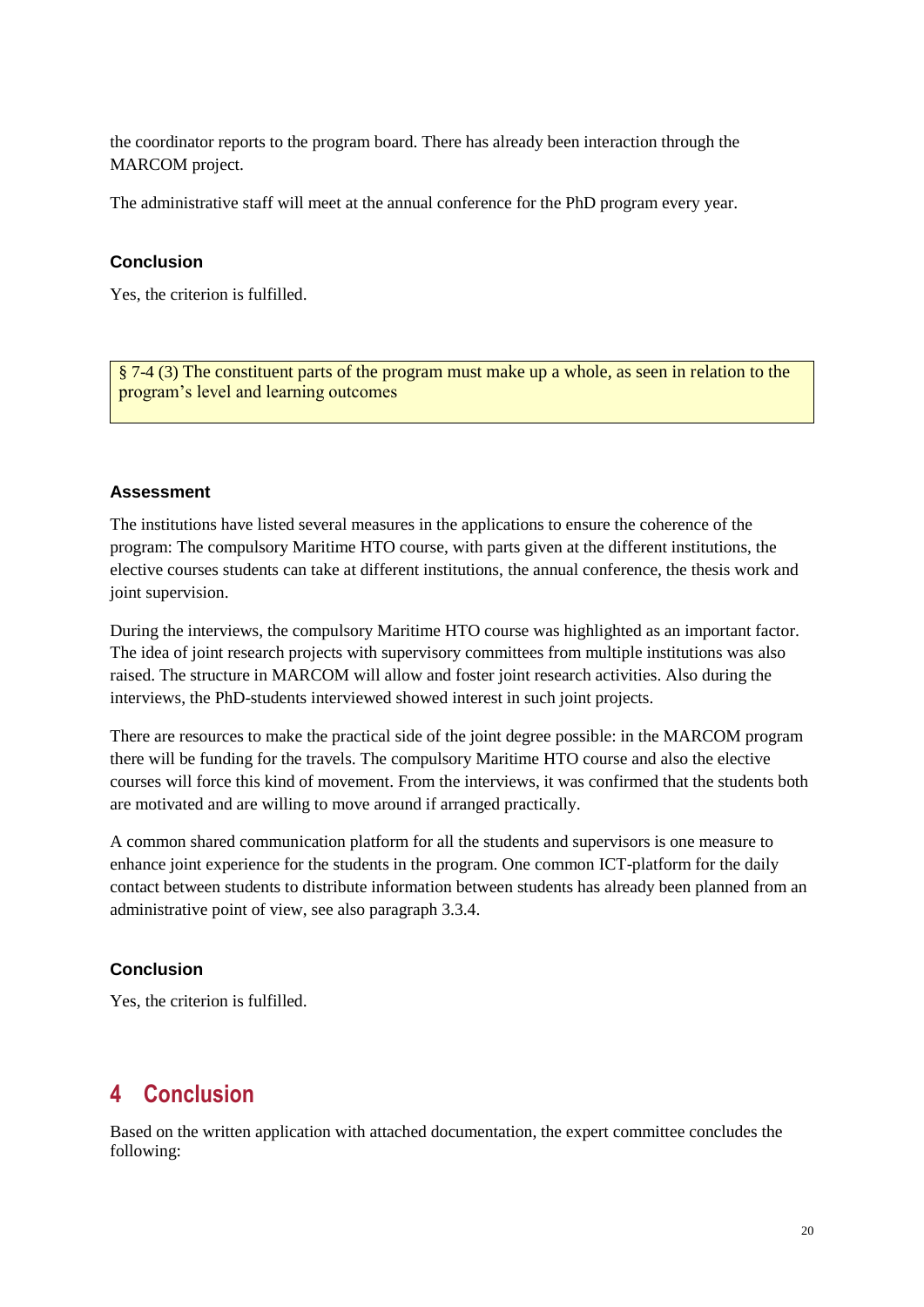### **The committee does not recommend accreditation of the PhD Nautical Operations**

The expert assessment states which demands the institution is required to meet in order to achieve accreditation. In addition, the committee has provided advice for the further development of this study program.

The following requirements are not satisfied:

- § 7-2 (2) The program must be described with reference to learning outcomes, cf. National Qualification Framework for Lifelong Learning. The overall learning outcome for each program, defined in knowledge, skills and general competence, shall be described.
- § 7-2 (3) The following conditions shall correspond with and be adapted to the description of the learning outcomes so that the learning outcome is achieved:
- Content and structure of the program
- $\frac{8}{7}$   $\frac{7}{2}$  (7) The program must have satisfactory links to research and academic and/or artistic
- $\frac{1}{2}$  7-2 (9) The institution must have facilities, library services, administrative and technical services, ICT resources and working conditions for the students, which are adapted to the program.
- $§$  7-3 (1) The composition, size and collective competence of the relevant academic environment must be adapted to the program as described by the program description and also adequate for conducting relevant research and academic or artistic development work.
- § 7-3 (4) The academic environment must be actively engaged in research, academic and/or artistic development work.

### **The following requirements must be satisfied in order to achieve accreditation:**

The institutions must:

- Include in the learning outcomes that all PhD students must be able to develop research, produce and generate new knowledge.
- Elaborate further in writing on what precisely are the learning goals of the HTO (compulsory) course.
- Clarify how the Maritime HTO course can meet the learning goals, particularly in regards to students coming from varied (e.g., technical vs. social science) backgrounds
- Make a common long-term research plan for the four institutions and plan how the PhD projects will be connected to ongoing research projects.
- Include a written description of the goals of the annual conference  $-e.g.$  where students can present their own work and be introduced to new research (from the interviews)
- Clarify/demonstrate that there is in fact enough offices for the PhD-students at HSH.
- Explain which disciplines the four new professorships will be in, and explain the rationale for choosing these fields.
- Explain in better detail the arrangements for mentoring younger faculty.
- Make a good research vision and most importantly how to utilize the interdisciplinary program to reach world-class level on the selected topic areas.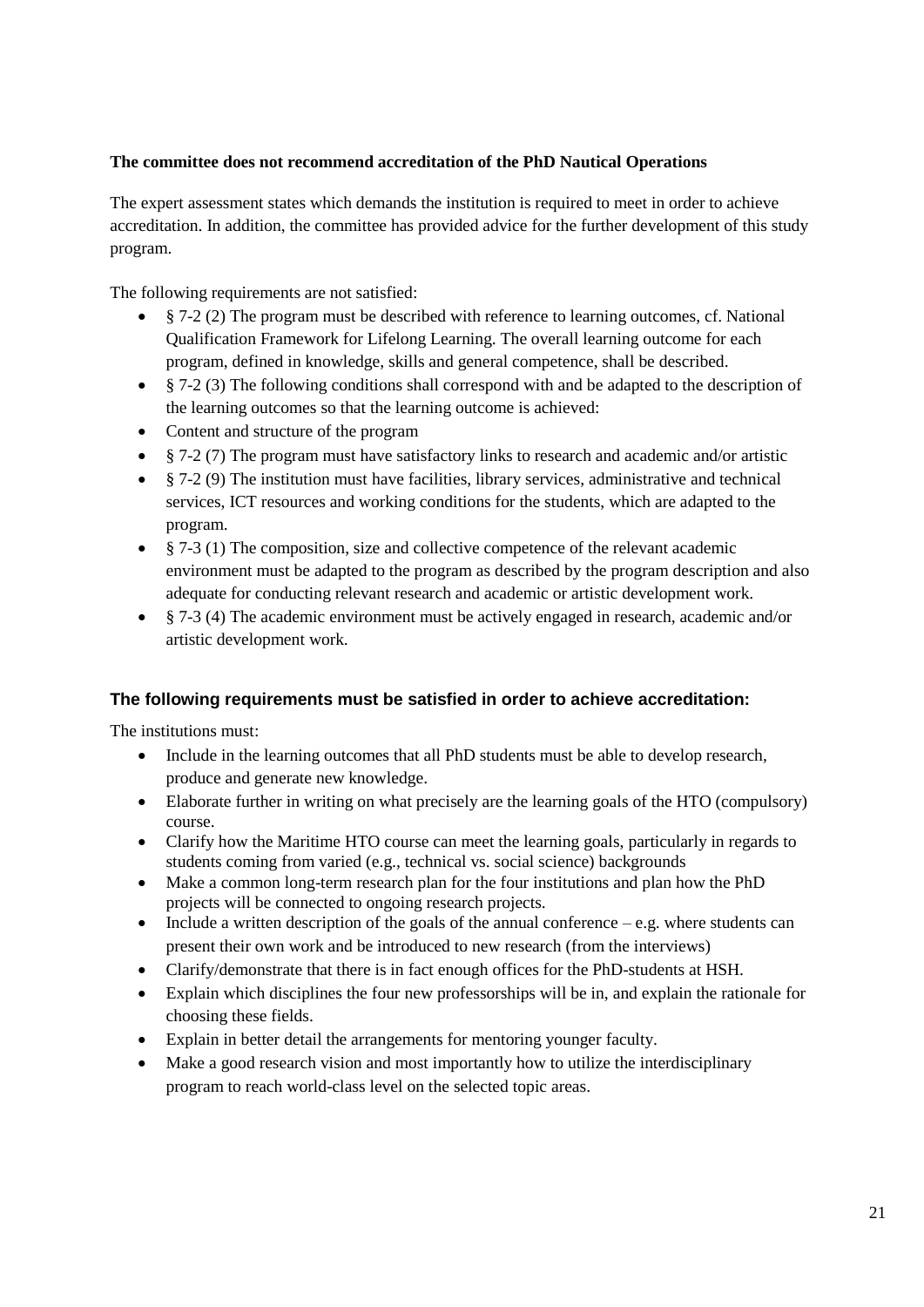### **The committee offers the following advice to develop the study program further.**

The institutions should:

- Clarify that common procedures will be used for the annual report
- Ensure/require that the PhD students are taking elective courses at other institutions than their home institution. This is will help to ensure that the PhD students perceive the PhD program as a joint degree.
- Consider a more dynamic and intuitive communication and sharing platform between the four institutions. This platform should ensure that students, academic staff, and the administration are well aware of the activities at the other institutions.
- Establish more legally binding contracts for all four institutions, especially exchange agreements at HSH and agreements in third level cycle in general.
- Establish more agreements related to relevant internationalization agreements. The committee especially stress this matter for UiT since they currently do not have such agreements present, at least not any presented in the current application.
- Check the validity and relevance of all current agreements on internationalization and student exchange. If the agreements are expired or non-relevant, the committee would like to advise the institutions to renew the expired agreements and remove the non-relevant agreements.
- The institutions should: produce a roadmap to plan the possible future international cooperation including the possible partners and topics can help the program to find the needed resources and time for these activities.
- Ensure the junior faculty are paired with more experienced faculty to make certain students get quality supervision while faculty improve their own supervisory skills.
- Support the "Human Factors" side of the faculty to enable increased experience and seniority, equal to that of the more "Technical" side.

# <span id="page-25-0"></span>**5 Commentary from the institution**

The institutions response to the requirements that must be satisfied in order to achieve accreditation are:

### <span id="page-25-1"></span>**3.3.2 Overall learning outcome**

The wording of the second learning outcome in the Knowledge part (K2), is changed to: *The candidate can contribute to theory or technology development in nautical operations and to generate new knowledge, methods and/or practices relevant to nautical operations*. A new learning outcome has been added to the Skills part (F2): *The candidate can carry out research on nautical operations to generate new knowledge*. The updated overall learning outcome is given on page 11 of Appendix 1, Updated Curriculum; new text is marked as red.

Changes to the learning outcomes on program level are marked in red in the updated table 9 (from the application) that shows the relationship between learning outcomes and courses, see Appendix 2, Relationship between Courses and Overall Learning Outcomes.

### <span id="page-25-2"></span>**3.3.3 Content and structure of program**

A further clarification of the learning goals for the compulsory Maritime HTO course is given on page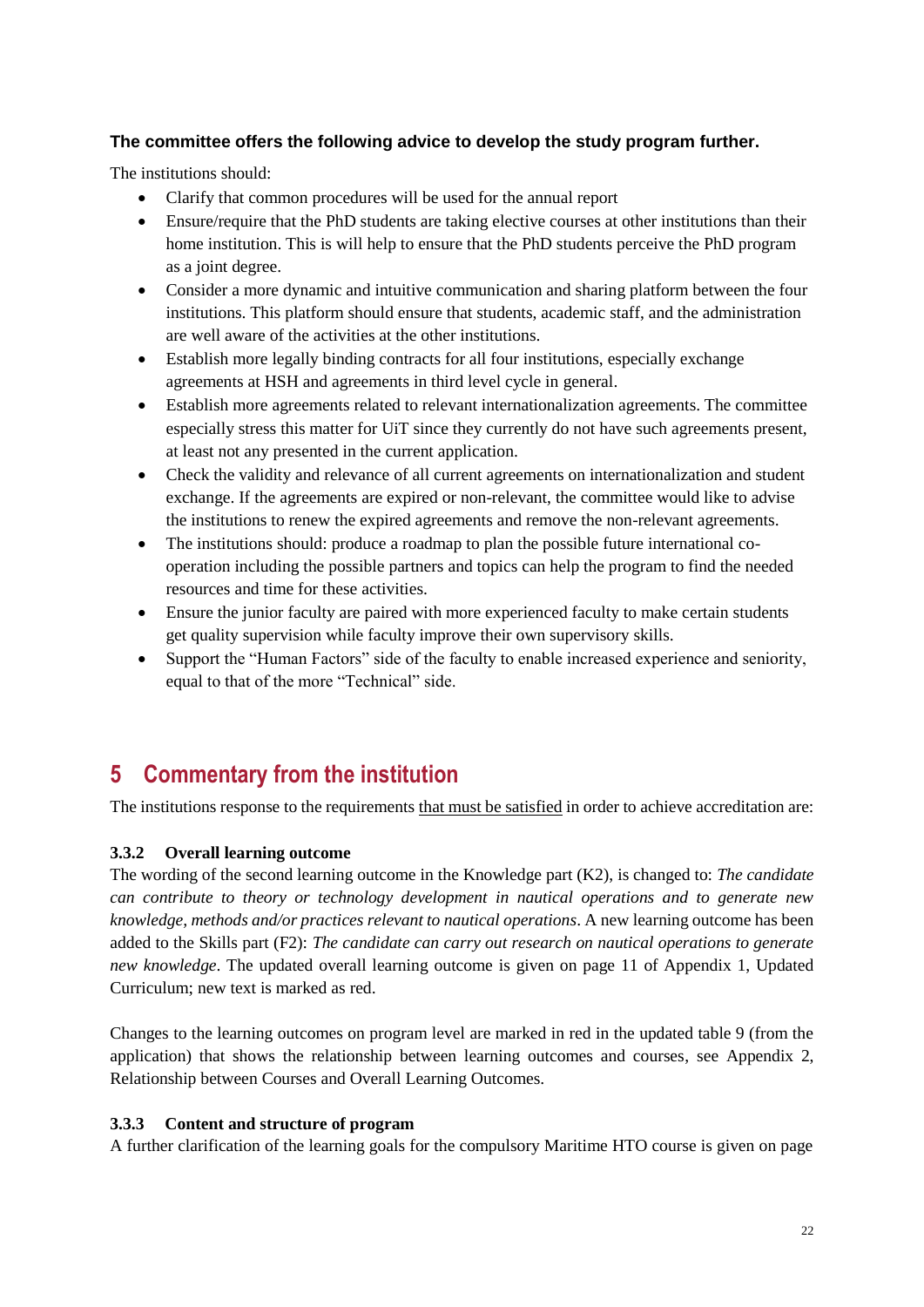9 of Appendix 1, Updated Curriculum; new text is marked as red.

Explanation on how candidates can meet the learning goals of the Maritime HTO course is elaborated on page 10 of Appendix 1; new text is marked as green.

### **3.3.7 Links to research, academic- and artistic development**

A long-term joint research plan for the four collaborating institutions is given in Appendix 3, Long Term Joint Research Plan.

The description and the goals of the annual conference are included on page 12 of Appendix 1; new text is marked as red.

### **3.3.9 Infrastructure**

Stord/Haugesund University College has signed an agreement to lease 20 offices in a neighboring building in Haugesund, of which 7 offices are allocated for the PhD students in the joint degree program.

Appendix 4 is a Letter of Confirmation by the Rector of HSH, while Appendix 5 is a copy of the signed Agreement to lease office space.

### <span id="page-26-0"></span>**3.4.1 The composition, size and competence of the academic environment**

The new professorships at the four institutions are in the following *disciplines* (qualification background):

- 1. *Maritime human factors* (human factors, navigation, nautical science and/or marine machine engineering). The position is at HSN.
- 2. *Maritime safety management* (safety management, risk analysis, accident analysis, organizational risk and behaviour and/or maritime education). The position is at HSH.
- 3. *Human factors and maritime safety* (risk handling, human machine interface and/or nautical science). The position is at NTNU.
- 4. *Advanced maritime vessel operations* (maritime technology, maritime data communications, navigation systems, marine cybernetics, decision support systems and/or autonomous/semiautonomous systems). The position is at UiT.

The interim consortium has discussed the fields of the positions in terms of robust research groups and increased research collaboration between the institutions. The main goal of the positions is to strengthen the joint PhD program, while at the same time support the home institution research potential.

Appendix 6 shows the announcement for professorships in question.

The experienced staff member will work closely with the less experienced staff member in joint research projects. This will include the identified PhD research projects and other joint research projects and proposals. Each PhD student will be supervised by minimum two supervisors, one of which will be very experienced. The less experienced supervisor(s) can be head supervisor and will benefit from the guidance of the more experienced supervisor. This will include close co-operation in (1) planning the work programme of the PhD project, (2) managing the PhD project, (3) participating in field work, and (4) working on joint journal and conference publications arising from the PhD project.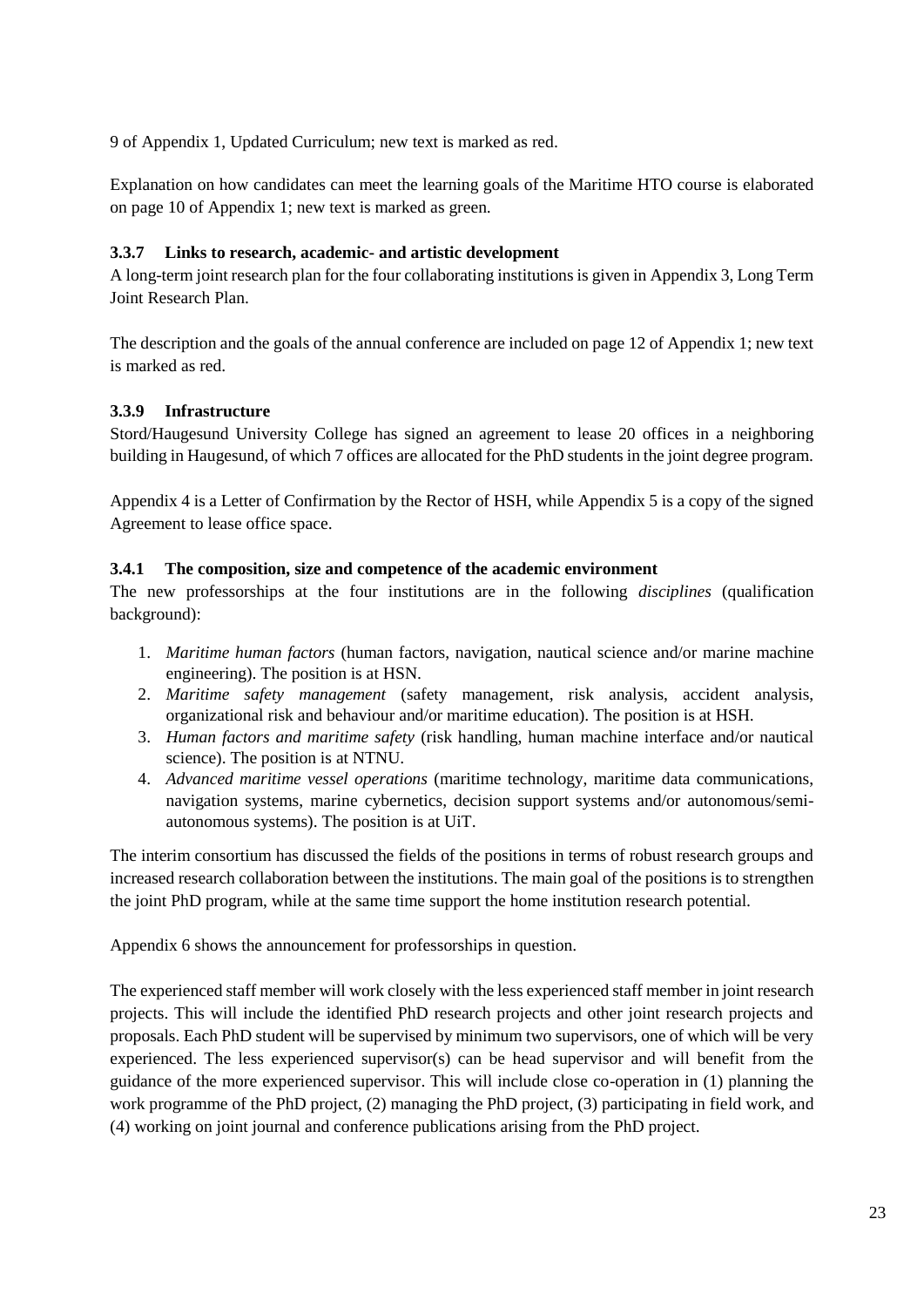The more experienced supervisor will be available for face to face meetings with the less experienced supervisor and the PhD student and will also be available for more frequent skype meetings. In addition to the planned work on the joint PhD projects, the more experienced staff member will work with the less experienced staff member in preparing joint research proposals for national, EU Horizon 2020 and international research calls. When appropriate, the more experienced staff member will introduce the less experienced staff member to research networks he/she is a member of, including consortia for proposal writing. The less experienced staff member will be invited to visit the more experienced staff member's home institution to gain experience in working in foreign institutions.

### <span id="page-27-0"></span>**3.4.4 The academic environment's research and development work**

The new vision for research and innovation is: "*International leading in nautical operations with focus on safety and efficiency*".

The plan for utilization of inter-disciplinary program to reach excellent level is depicted in the answer of 3.3.7 where the main inter-disciplinary research areas are identified with the supporting research fields that will be combined to answer research questions of relevance to nautical operations.

The institutions response to the requirements that should be satisfied are:

### <span id="page-27-1"></span>**3.2.1 Requirements assessed by NOKUT**

Common procedures will be made for the annual report, as well as for other parts of the program. The work will start in the fall semester of 2016. As a platform for common procedures the institutions have; 1) the cooperation agreement, 2) the PhD regulations and 3) the description of the quality assurance system. In addition three of the institutions (those which run PhD programs) have Regulations for the Degree of Doctor Philosophy (PhD), adopted by the institutional boards, based on *Recommended Guidelines for the Doctor of Philosophy Degree (PhD*) from the Norwegian Association of Higher Education Institutions (UHR).

### **3.3.4 Work and teaching methods**

The students must visit all institutions through the compulsory Maritime HTO course. Students can select courses at any of the four institutions, and will be encouraged to do so whenever relevant to the project. Faculty members from two of the institutions (HSH and UiT) contribute jointly to the elective course *Maritime Organisational Safety Management* where teaching will take place at both institutions.

All four institutions are using the learning platforms *Fronter* or *It´s Learning*. A joint system for the academic and administrative staff and PhD students will be decided when the current fusion processes between Norwegian Higher Education Institutions have been completed.

### **3.3.8 Student exchange and internationalization**

The four institutions will identify academic research partners which are relevant for the program and which are based upon the long term joint research plan as well as the research interests to existing and new staff members. The institutions will jointly visit prospective partner institutions to write Erasmus+ exchange agreements which include the third cycle. See also answer to criterion 3.4.2.

The four institutions will also work to get more relevant internationalization agreements.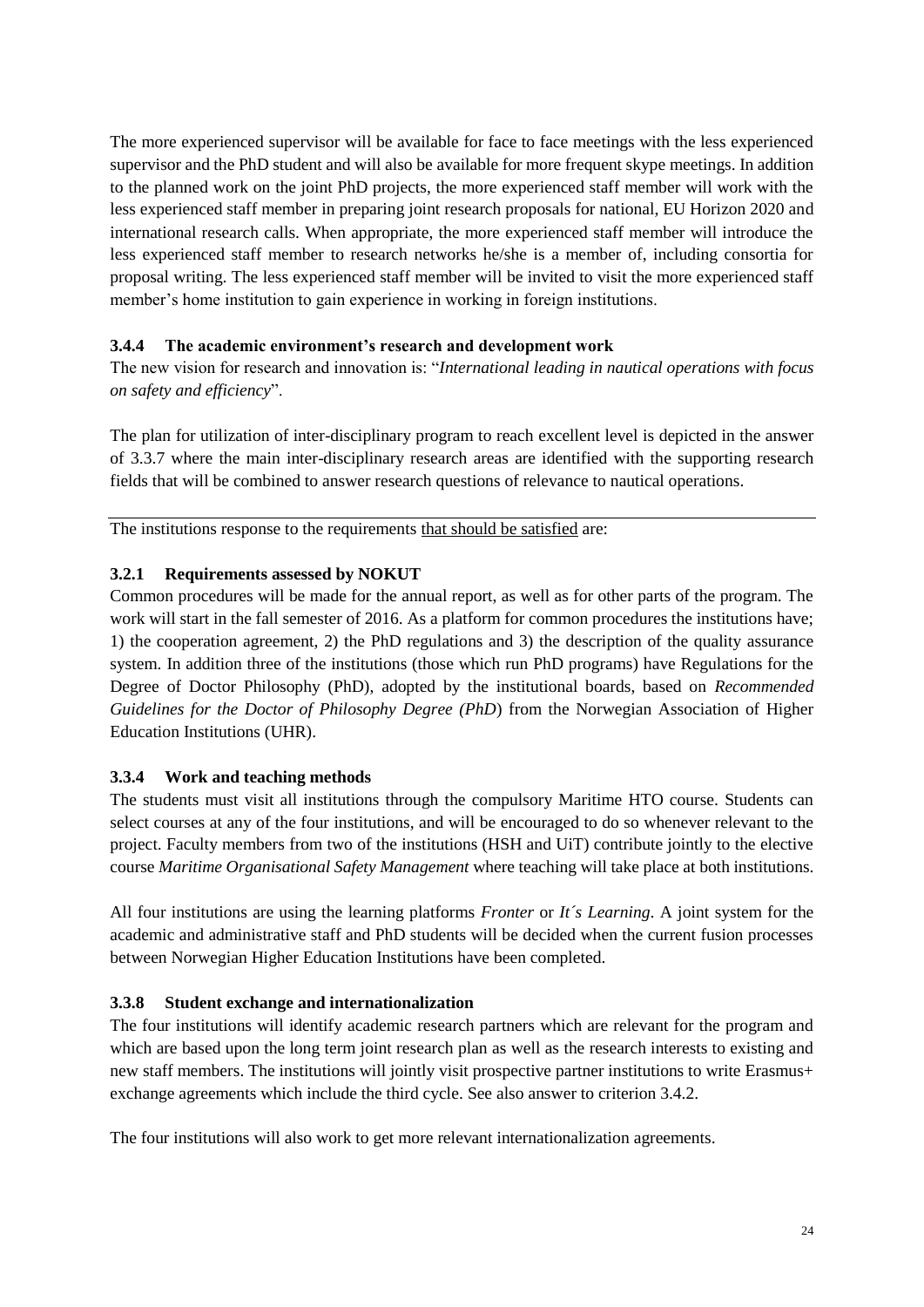To check the validity and relevance of all current exchange and internationalization agreements the institutions will start a process in the fall of 2016 to evaluate the status of the internationalization and student exchange agreements.

### <span id="page-28-0"></span>**3.4.2 The academic environment's external participation**

The institutions are in the process of establishing a common roadmap to identify future partners for cooperation. Institutions in Japan (Tokyo University of Marine Science and Technology), USA (MIT), China (Dalian Maritime University), and Brazil (University of Sao Paolo), as well as European Universities (Strathclyde University, Scotland), are candidates that have been approached. Please also see answer to criterion 3.3.8.

#### <span id="page-28-1"></span>**3.4.3 Academic staff and employment**

The supervision committee attributed to each PhD student will always include one experienced faculty member (amendment to §14 guidance/supervision) to ensure the quality of the supervision to the student and to enable less experienced faculty members to learn and improve their own supervisory skills. See also answer to criterion 3.4.1.

In order to support and increase the seniority of the Human Factors staff, three of the vacant professorships are related to Maritime Human Factors (at HSH, HSN and NTNU), see Appendix 6.

## <span id="page-28-2"></span>**6 The expert committee's additional evaluation**

### <span id="page-28-3"></span>*6.1 Evaluation of the comments from the institution*

#### **§ 7-2 (2) The program must be described with reference to learning outcomes**.

*The institutions must:*

*Include in the learning outcomes that all PhD students must be able to develop research, produce and generate knew knowledge.*

#### **Assessment**

The committee believes that, although the learning outcomes were in line with the National Qualifications Framework (NKR), the learning outcomes should be more precise and explicitly mention that candidates shall be able to generate new knowledge.

The committee finds that the wording of the second learning outcome in the Knowledge part (K2) and in the skills part (F2) have been changed accordingly in the Curriculum and in Appendix 2, Relationship between Courses and Overall Learning Outcomes.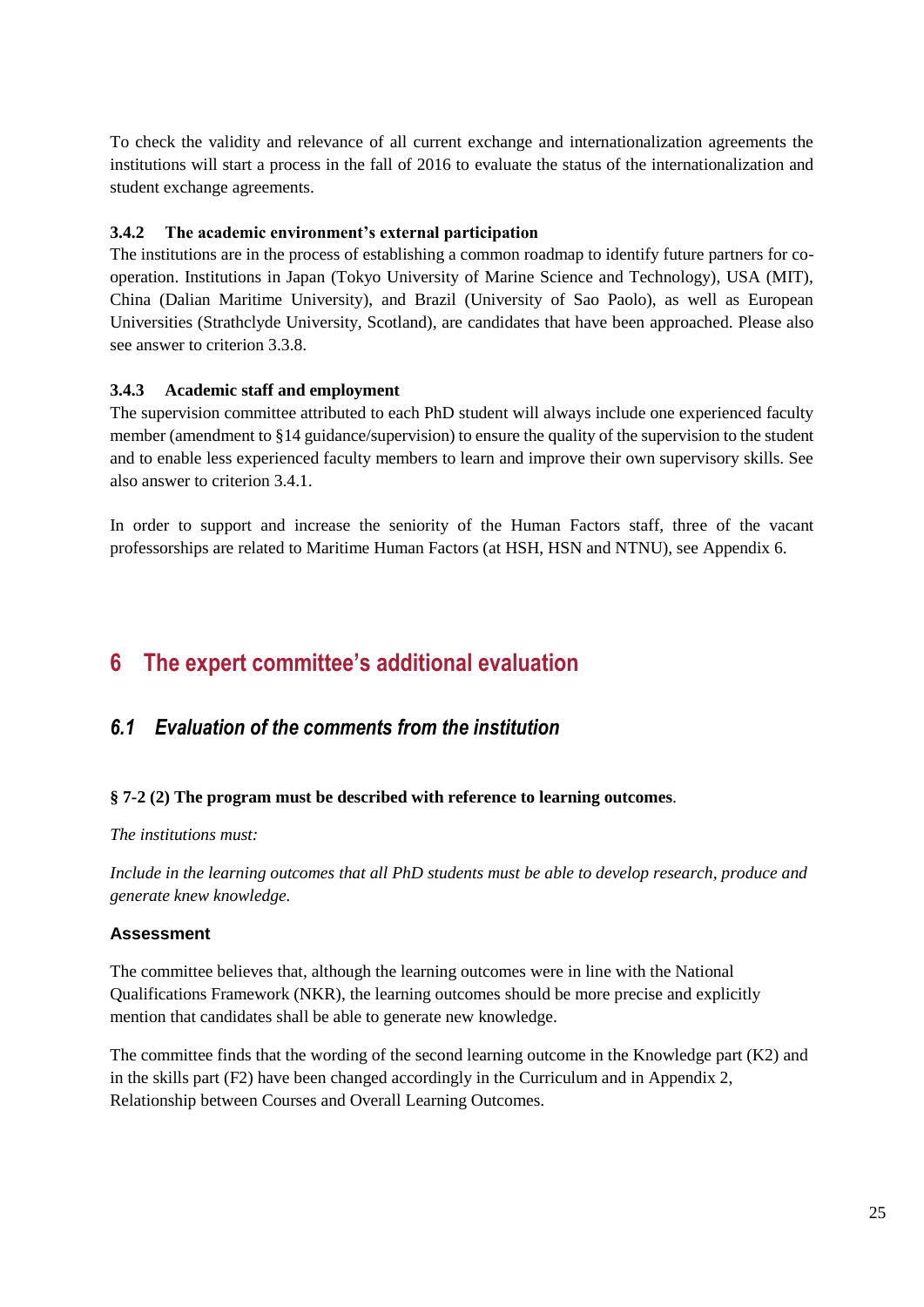### **Conclusion**

Yes, the criterion is fulfilled.

### **§ 7-2 (3) Content and structure of the program shall correspond with and be adapted to the description of the learning outcome so that the learning outcome is achieved.**

### *The institutions must:*

- *Elaborate further in writing on what precisely are the learning goals of the HTO (compulsory) course.*
- *Clarify how the Maritime HTO course can meet the learning goals, particularly in regards to students coming from varied (e.g., technical vs. social science) backgrounds.*

### **Assessment**

The institutions have elaborated further on both the learning goals for the HTO course and on how the goals in the Maritime HTO course can be met. The primary objectives for the Maritime HTO course are to 1), provide students with a thorough insight into the national and international laws and regulations that govern nautical operations, as well as an overview of the complex array of stakeholders in the maritime industry; 2), teach students the basics of innovation theory in order to understand their research contributions in relation to social and industrial relevance in terms of the maturity of the research project; and 3), to provide students with a common knowledge platform in the areas of significance for nautical operations. These objectives are elaborated with seven learning goals for the course. Leaning goals are by their nature necessarily broad, but the institutions have ensured that multi-disciplinarity and varying viewpoints are included. Newly added text emphasises the cross-disciplinary nature of the Maritime HTO course and the necessity of varying viewpoints. This may facilitate that learning goals can be met by students coming from varied backgrounds.

### **Conclusion**

Yes, the criterion is fulfilled

### **§ 7-2 (7) The program must have satisfactory links to research and academic and/or artistic development work, adapted to its level, scope and other characteristics.**

*The institutions must:*

- *Make a common long-term research plan for the four institutions and plan how the PhD projects will be connected to ongoing research projects.*
- *Include a written description of the goals of the annual conference – e.g. where students can present their own work and be introduced to new research (from the interviews).*

### **Assessment**

The institutions have provided a new document containing the joint long term research plan for the four institutions and as such given directions for hiring processes of selecting faculty members (competencies, experience and personal skills that are required), for use of resources (funding for research, purchase of infrastructure, time allocation to research) and for the identification of future national and international partners for research and innovation collaboration.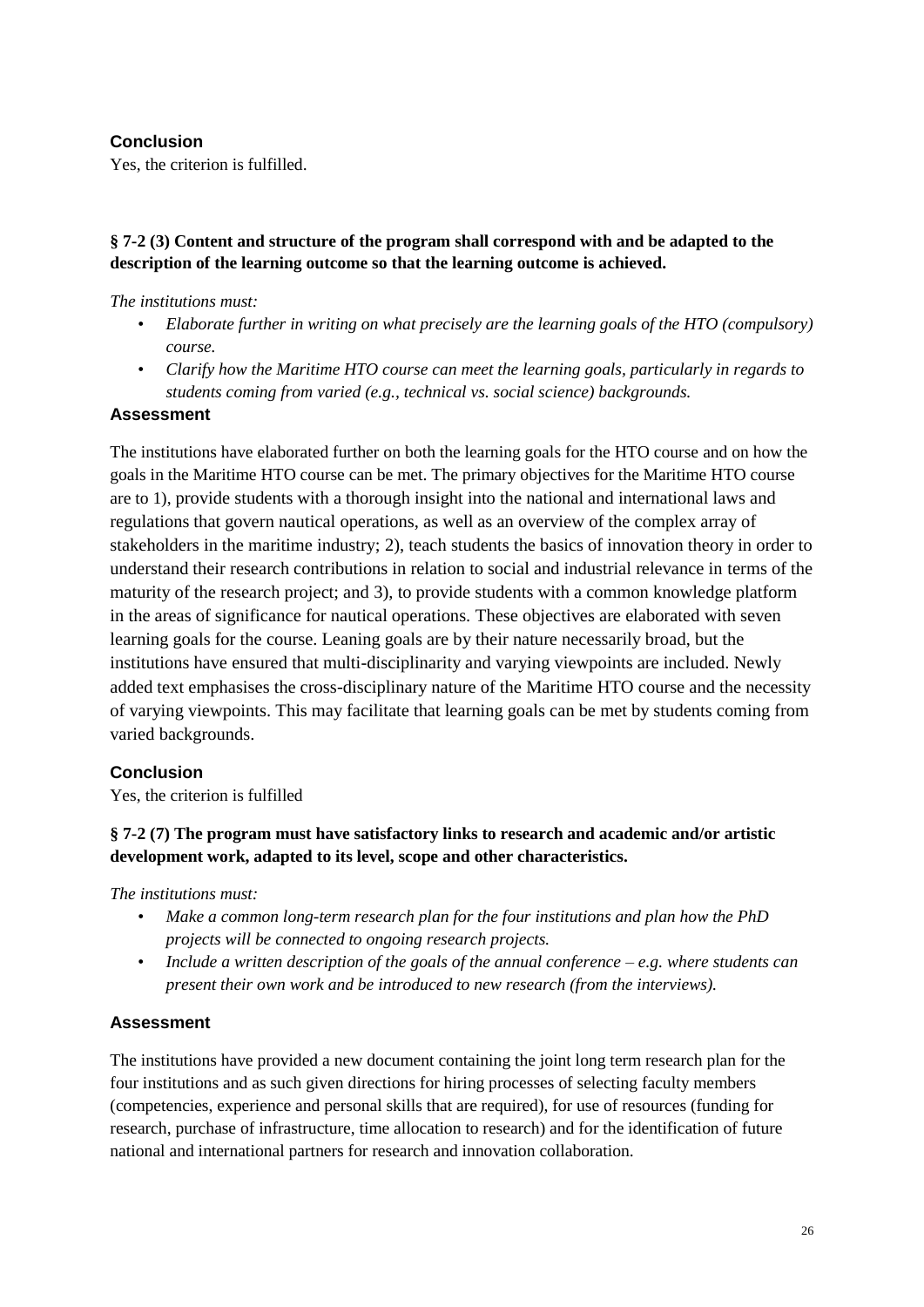The joint PhD-programme´s vision for research and innovation is:

### *"International leading in nautical operations with focus on safety and efficiency"*

The vision points to the academic goal of becoming a leading maritime PhD-programme in accordance with Norway´s position as one of the major maritime nations with a long tradition for maritime commerce, navigation, exploration, ship building, and training of seafarers**.**

In addition the new document lists the strong field of competencies for each institution which contribute to the joint PhD-programme in Nautical Operations and the following research focus areas have been defined linked to the core competencies: 1) Advanced use of simulators; 2) Training and assessment; 3) Testing and evaluation; 4) Decision support systems and semi-/autonomous operations; and 5) Efficient and safe nautical operations, represented by: logistics, operational/team performance and green shipping and propulsion systems.

The vision as such can be considered well defined and it is ambitious enough. The research focus areas defined can be considered fairly pragmatic which is understandable as all the institutions have long history of applying simulators for research purposes. Once the doctoral programs have been ongoing in full strength, the research focus will most probably move towards more theoretical areas, but this plan seems to make a good starting point.

In the updated curriculum, the institutions have described in more detail the annual conference (gathering) including well specified goals for this gathering.

### **Conclusion**

Yes, the criterion is fulfilled

### **§ 7-2 (9) The institution must have facilities, library services, administrative and technical services, ICT resources and working conditions for the students, which are adapted to the program.**

*The institutions must:*

• *Clarify/demonstrate that there is in fact enough offices for the PhD-students at HSH.*

### **Assessment**

The institutions have taken steps to ensure there is enough office space for PhD students at HSH. They have now provided written documentation of a long-term contract for additional building space in close proximity to the other University buildings.

### **Conclusion**

Yes, the criterion is fulfilled.

### **§ 7-3 (1) The composition, size and collective competence of the relevant academic environment must be adapted to the program and adequate for conducting relevant R&D work.**

*The institutions must:*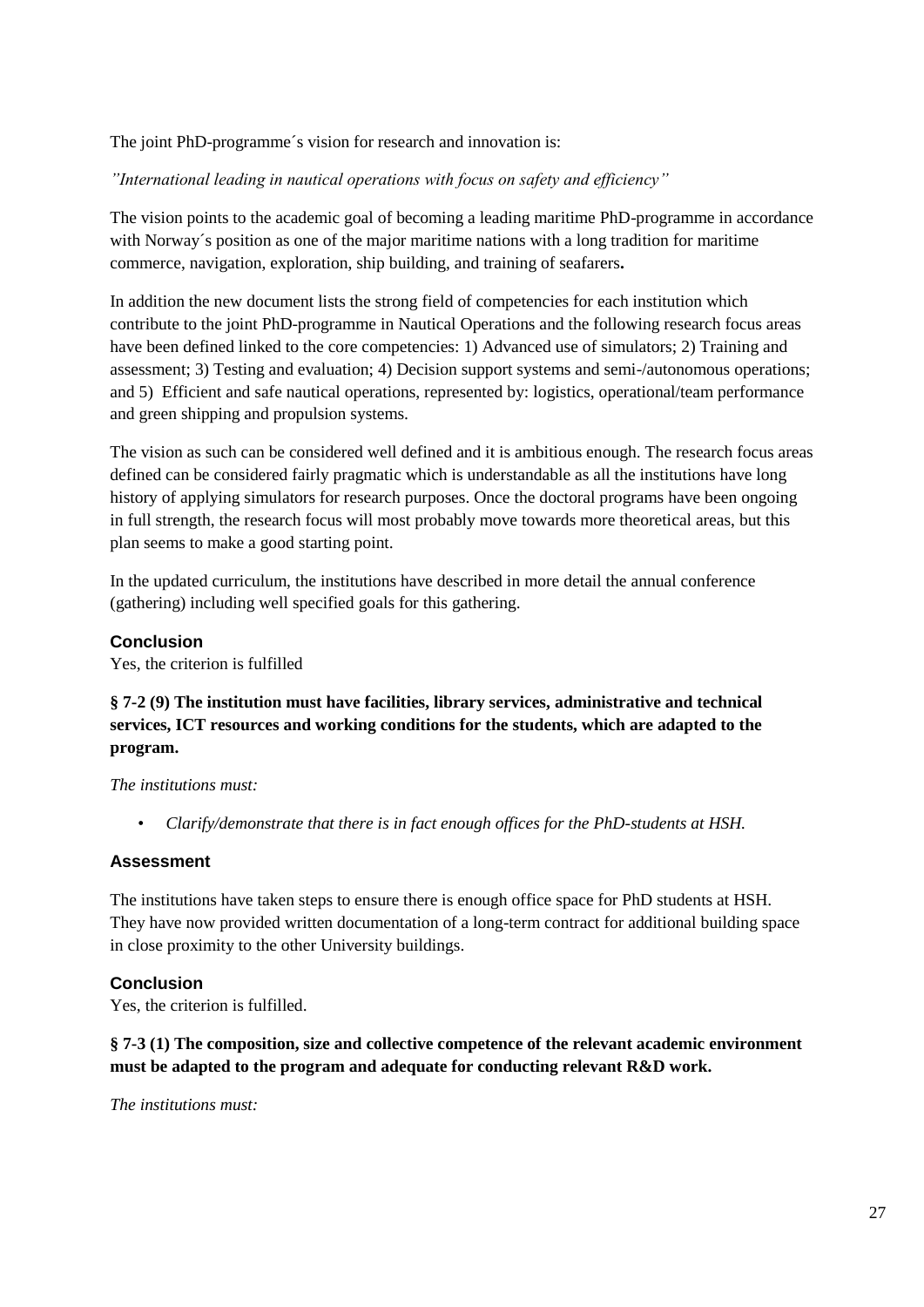- *Explain which disciplines the four new professorships will be in, and explain the rationale for choosing these fields.*
- *Explain in better detail the arrangements for mentoring younger faculty.*

### **Assessment**

The institutions have motivated their choice for the fields for the new professorships and have decided as below.

- 1. Maritime human factors (at HSN)
- 2. Maritime safety management (at HSH)
- 3. Human factors and maritime safety (at NTNU, professor / associate professor)
- 4. Advanced maritime vessel operations (at UiT)

The committee finds that this choice will strengthen and distribute the scientific competence.The institutions have also presented measures for mentoring younger faculty including face to face meetings at PhD supervision occasions and support with research applications.

### **Conclusion**

Yes, the criterion is fulfilled

### **§ 7-3 (4) The academic environment must be actively engaged in research, academic and/or artistic development work.**

*The institutions must:* 

• *Make a good research vision and most importantly how to utilize the interdisciplinary program to reach world-class level on the selected topic areas*

### **Assessment**

The institutions have formulated a vision for research and innovation as: "*International leading in nautical operations with focus on safety and efficiency*", and also presented a long term research plan (See also 7-2 (7)). As such they have given directions for hiring processes of selecting faculty members (competencies, experience and personal skills that are required), for use of resources (funding for research, purchase of infrastructure, time allocation to research) and for the identification of future national and international partners for research and innovation collaboration. They have also shown how the main inter-disciplinary research areas are identified with the supporting research fields that will be combined to answer research questions of relevance to nautical operations. Moreover, they have presented measures intended to reach a world class level in the identified topic areas.

The vision points to the academic goal of becoming a leading maritime PhD-programme in accordance with Norway´s position as one of the major maritime nations with a long tradition for maritime commerce, navigation, exploration, ship building, and training of seafarers**.**

In addition the new document lists the strong field of competencies for each institution which contribute to the joint PhD-programme in Nautical Operations. The following research focus areas have been defined linked to the core competencies: 1) Advanced use of simulators; 2) Training and assessment; 3) Testing and evaluation; 4) Decision support systems and semi-/autonomous operations;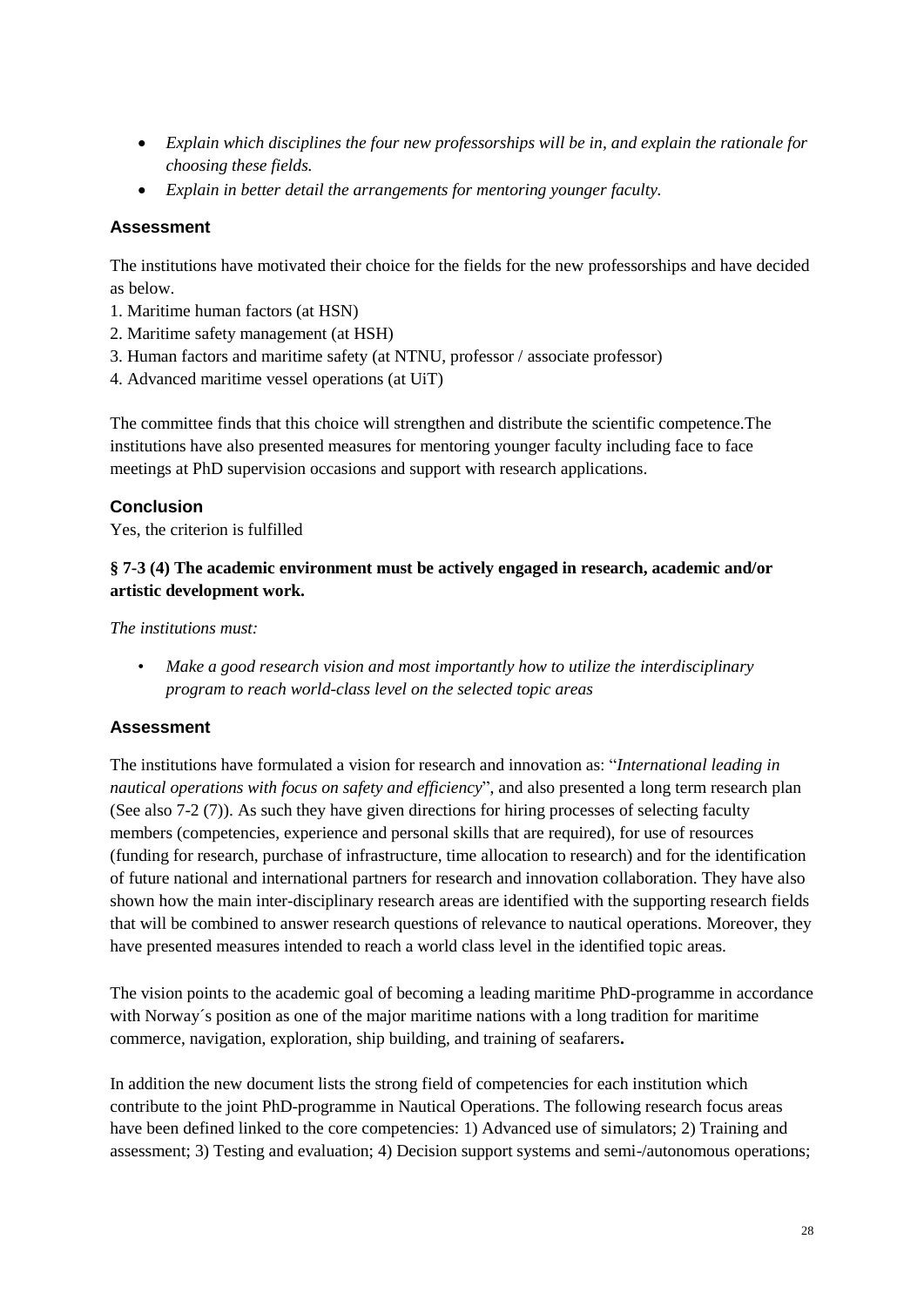and 5) Efficient and safe nautical operations, represented by: logistics, operational/team performance and green shipping and propulsion systems.

The vision as such can be considered well defined and it is ambitious enough. The research focus areas defined can be considered fairly pragmatic which is understandable as all the institutions have long history of applying simulators for research purposes. Once the doctoral programs have been ongoing in full strength, the research focus will most probably move towards more theoretical areas. The plan seems to make a good starting point.

### **Conclusion**

Yes, the criterion is fulfilled.

### <span id="page-32-0"></span>*6.2 Final conclusion*

In summary, the four participating institutions, University College of Southeastern Norway (HSN), Stord/Haugesund University College (HSH), Norwegian University of Science and Technology (NTNU), and UiT - The Arctic University of Norway (UiT) have proposed to create a joint PhDprogram incorporating a well-composed course structure and with sufficient scientific breadth to have the potential to become internationally strong. The committee assesses that the institutions have satisfactorily complemented their application by responding to comments on criteria that must be satisfied.

The committee also acknowledges that the institutions have satisfactorily responded to comments on criteria that should be satisfied.

Based on the written application with attached documentation elucidated at the on-site interviews, and the response from the institution after the first version of the report, the expert committee concludes the following:

The committee recommends accreditation of the PhD programme in *Nautical Operations: Joint Degree at University College of Southeast Norway (HSN), Stord/Haugesund University College (HSH), Norwegian University of Science and Technology (NTNU) and UiT- The arctic University of Norway (UiT).*

# <span id="page-32-1"></span>**7 Decision**

The PhD program in Nautical Operations- Joint degree fulfils all criteria for accreditation as detailed in Chapter 7 §§7.1 - 7.4 of *Regulations concerning supervision of the educational quality in higher education (Academic Supervision Regulations)* of 28. February 2013.

The PhD program in Nautical Operations- Joint Degree is accredited.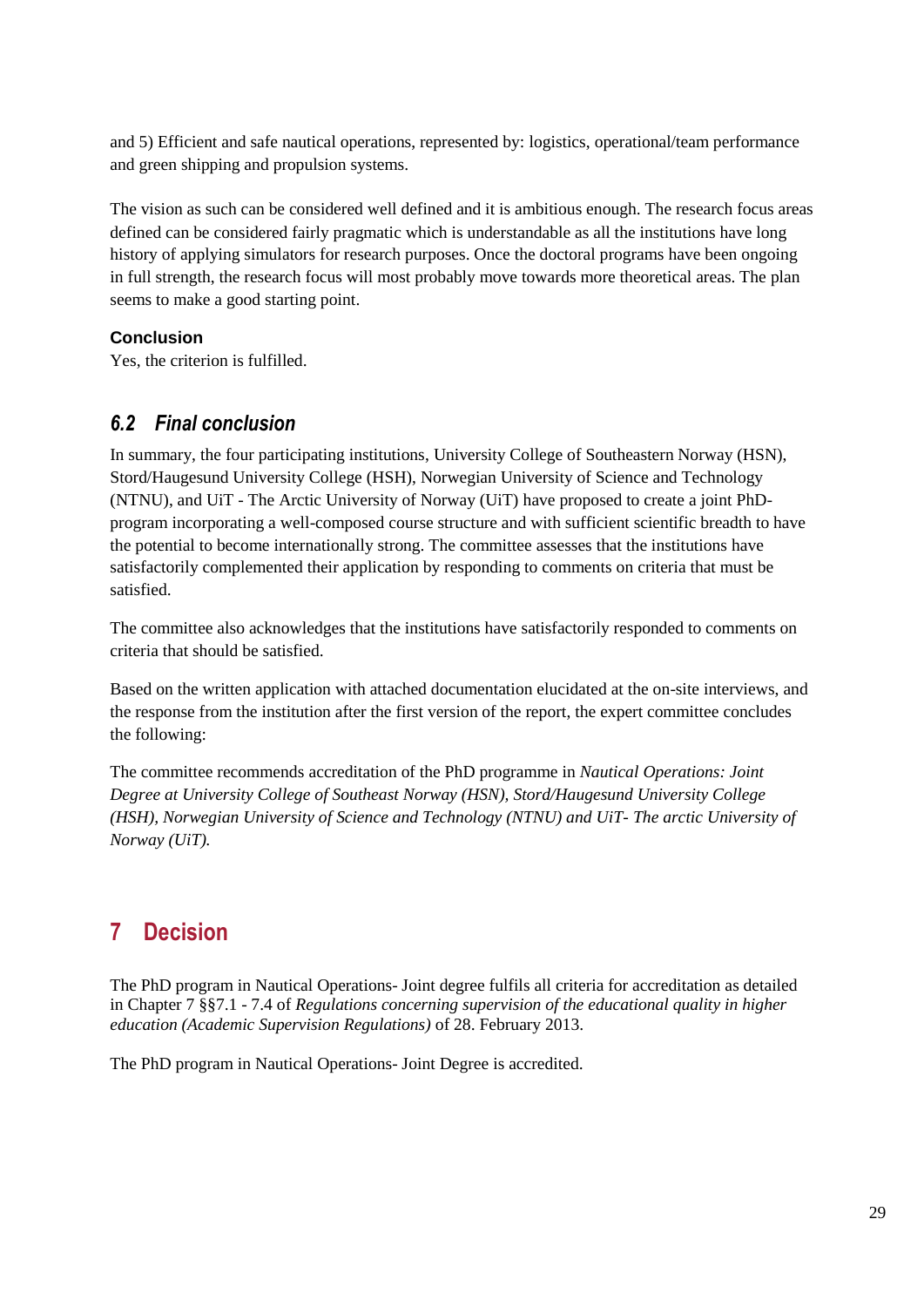# <span id="page-33-0"></span>**8 Presentation of the expert committee**

### **Professor Pentti Kujala, Aalto University, Finland**

Kujala is Doctor of technology, Helsinki University of Technology, Faculty of Mechanical Engineering (1994). He is an experienced scientist and lecturer. He also has a technical background from the field as Project manager Kvaerner Masa-Yards and Aker Finnyards/Aker Yards. From 2006 he is Professor of Safety of marine traffic and winter navigation safety, Helsinki University of Technology.

He is the Head of the Mechanical Engineering study program in Aalto University, 2014-2015 and has participated in the coordination of the planning of a new master program for Applied Mechanics for Aalto University 2013-2015. He teaches all levels within subjects such as ship vibrations, winter navigation, vehicle engineering and safety of marine traffic. He currently supervises seven PhD students and has previously supervised 50 master students and PhD-students.

### **Professor Lennart Josefson, Chalmers University College, Sweden**

Lennart Josefson is professor in Solid Mechanics at the Division of Material and Computational Mechanics at Chalmers University College. He is head of the department there. His educational background is within civil engineering. Josefson teaches all levels at the university within machine engineering and solid mechanics. He has supervised 7 PhD-students and several master students. His main research areas are Computational Welding Mechanics and Fatigue, research areas related to Naval Architecture. He has published extensively within the field, for example in International Journal of Fatigue.

### **Associate professor Alyne E. Delaney, The Universiy of Aalborg, Danmark**

Delaney is Associate professor at the Department of Development and Planning, Aalborg University. Her background is within Cultural Anthropology, University of Pittsburgh, USA (2002).

Her research background focuses on coastal areas on maritime-related research projects. She has worked with Japanese fishers since 1991 and have been based in Europe since 2003. She has a particular interest in resource rights, social organization, disaster and revitalization, and visual research methodologies. She teaches these subjects at all levels at the university. She has published extensively within maritime anthropology and policies.

### **PhD candidate Sondre Sanden Tørdal, University of Agder, Norway**

Tørdal has a Master degree in Mechatronics from the University of Agder. He participates in a research group at the Department of Engineering Sciences at the University of Agder. His research interests are within technology, mathematics, mechanical engineering and offshore technology.